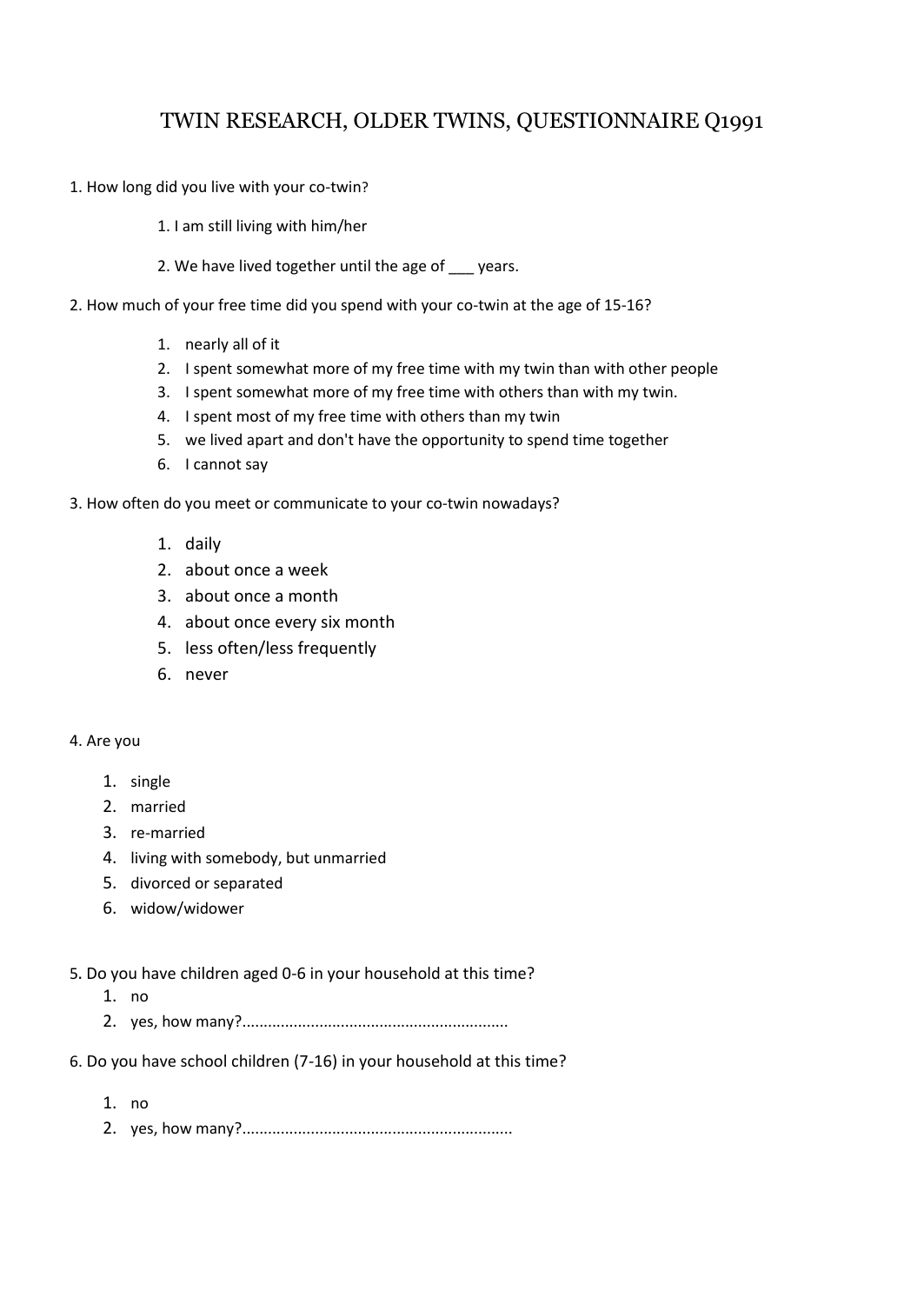7. Has a nurse, public health nurse or doctor measured your blood pressure during the past five years?

- 1. no
- 2. I don't remember
- 3. yes-> and the blood pressure was?
- 1. normal
- 2. slightly elevated and no medicine was prescribed
- 3. elevated, and medicine prescribed that has now been stopped
- 4. permanently elevated, and a continuous medication was prescribed
- 8. Has the fat content (cholesterol or fp-chol) of your blood been determined the past five years?
	- 1. no
	- 2. I don't know
	- 3. yes-> and the cholesterol was
		- 1. below normal,
		- 2. normal
		- 3. elevated
		- 4. I don't know the value

What was the cholesterol value of the last measurement?

- 1. below 4
- 2. 4-4.9
- 3. 5-5.9
- 4. 6-6.9
- 5. 7-7.9
- 6. 8-8.9
- 7. 9 or more

9. When was the last time you visited eye doctor?

- 1. less than 1 year ago
- 2. 1-3 years ago
- 3. 3-6 years ago
- 4. more than 6 years ago
- 5. never visited
- 6. don't remember
- 10. Have you been prescribed eyeglasses or contact lenses?

|                | ves | no |
|----------------|-----|----|
| eyeglasses     |     |    |
| contact lenses |     |    |

- 11. If you have eyeglasses or contact lenses, are they
	- 1. distance spectacles
	- 2. reading glasses
	- 3. both distance spectacles and reading glasses or bifocals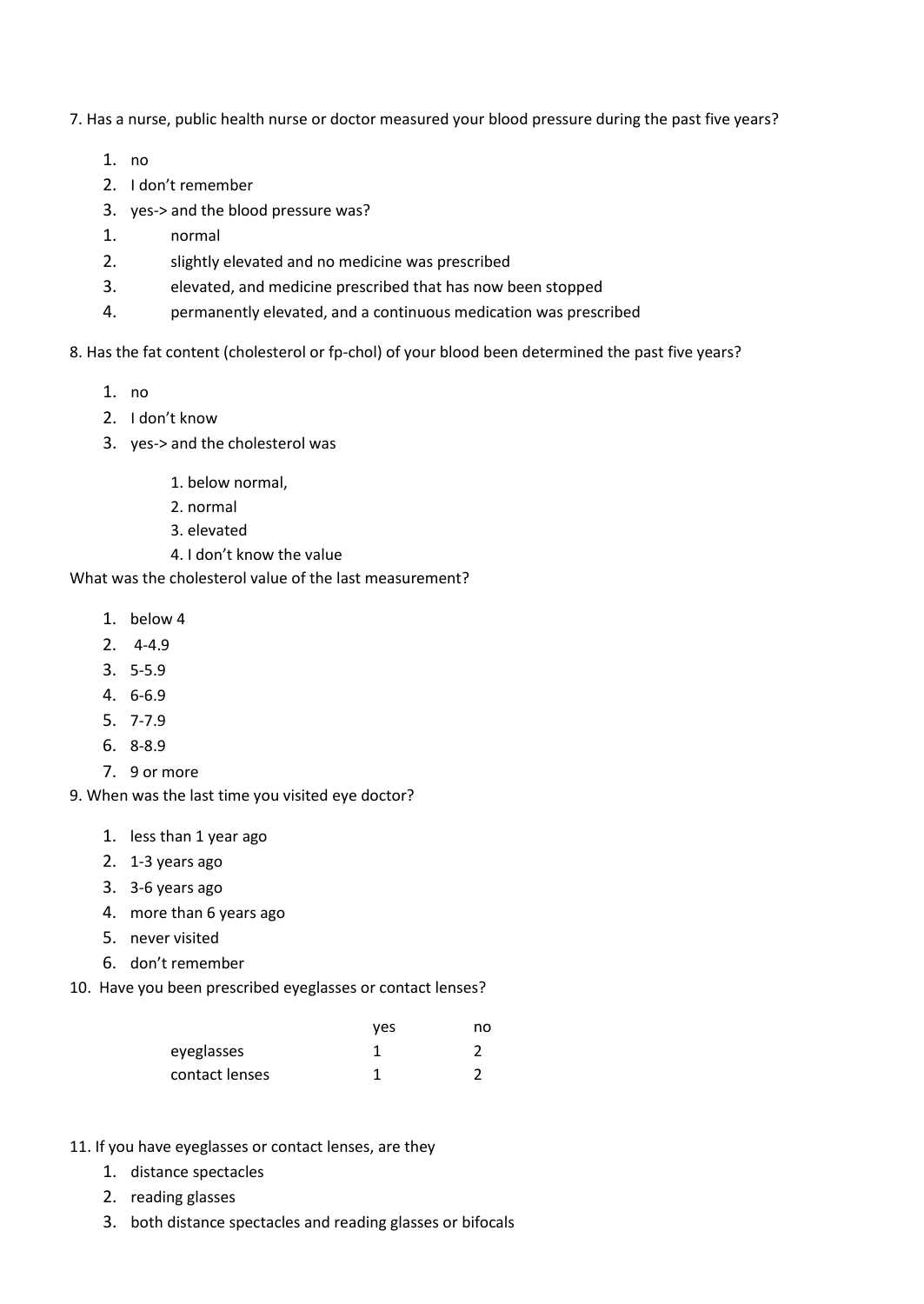12. Do you regularly or for extended periods of time have a cough?

- 1. no -> go to Q15
- 2. yes

13. How many months in a row do you cough per year?

- 1. less than three months in a row
- 2. more than three months in a row
- 14. For how many months in a row do you bring up phlegm from your chest per year?
	- 1. less than three months in a row
	- 2. more than three months in a row
- 15. During the last year have you had sore throat?
	- 1. no
	- 2. 1-2 times
	- 3. 3-5 times
	- 4. more than 5 times

16. Do you usually get short of breath when you walk uphill, climb stairs or hurry on level grounds?

- 1. no
- 2. yes

17. Do you usually get short of breath when walking on level ground at an ordinary pace with people of your own age?

- 1. no
- 2. yes

18. Do you have to stop to breathe because of shortness of breath when you walk at your own pace on level ground 150 meters?

- 1. no
- 2. yes

19. Do you usually get short of breath when standing still, for example when dressing or washing?

- 1. no
- 2. yes

20. Have you ever had severe pain in the middle of your chest lasting a half hour or more?

1. no

2. yes -> has a doctor ever told you that you have myocardial infarct?

1. no

2. yes  $\rightarrow$  when and in which hospital has it been treated?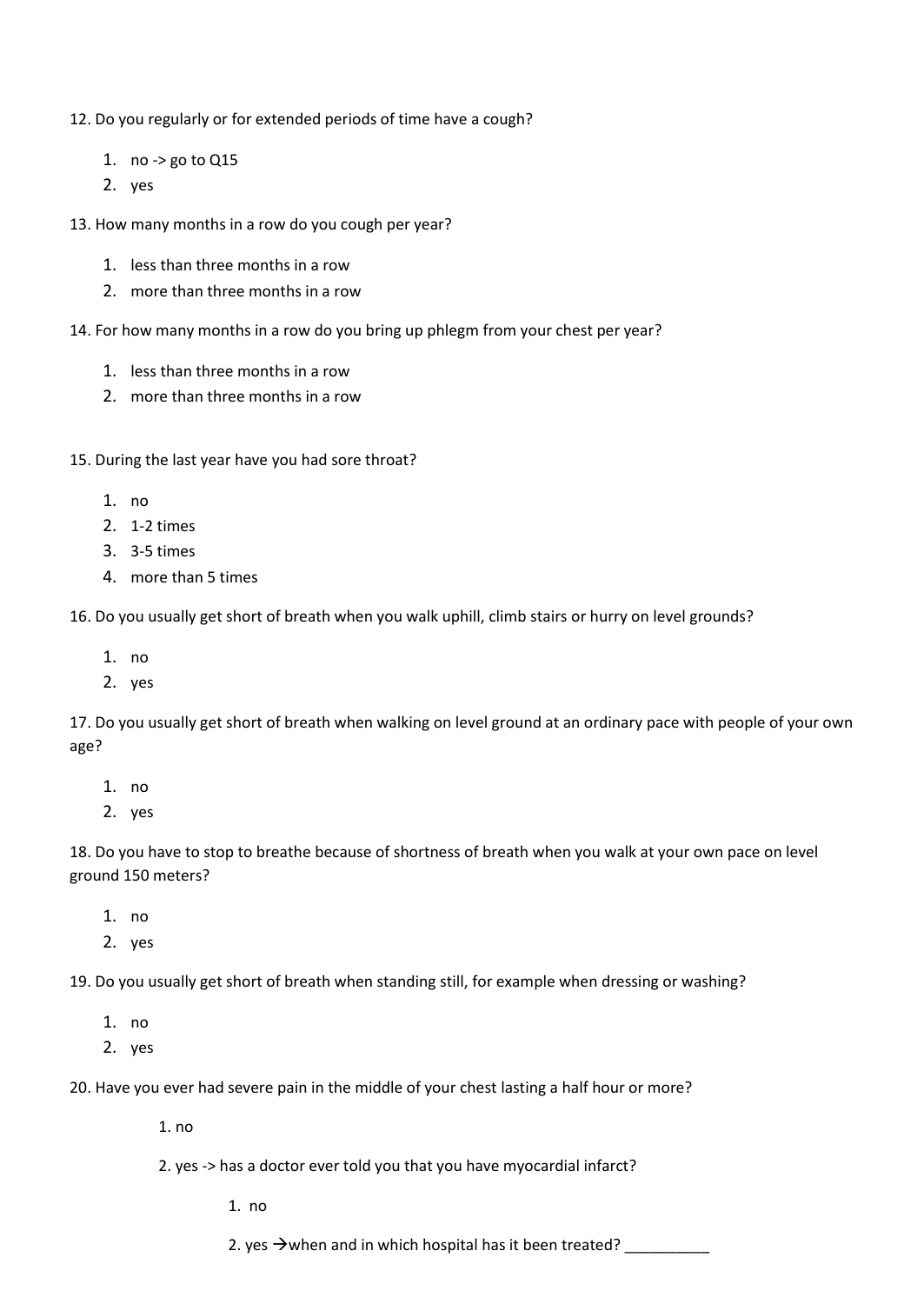21. Have you ever been told by the doctor that you have had? (circle also if you answer no)

|                                                 | no             | yes |  |
|-------------------------------------------------|----------------|-----|--|
| 1                                               | 2              |     |  |
| 1                                               | 2              |     |  |
| 1                                               | 2              |     |  |
| 1                                               | 2              |     |  |
|                                                 | $\overline{2}$ |     |  |
|                                                 | 2              |     |  |
| angina pectoris, in other words chest pain      |                |     |  |
| 1                                               | 2              |     |  |
| myocardial infarction<br>$\mathbf{1}$           | 2              |     |  |
|                                                 | 2              |     |  |
| peptic ulcers (stomach or duodenal ulcer) 1     | 2              |     |  |
|                                                 | $\overline{2}$ |     |  |
| joint degeneration or arthrosis 1               | 2              |     |  |
|                                                 | 2              |     |  |
|                                                 | 2              |     |  |
|                                                 | 2              |     |  |
|                                                 | 2              |     |  |
|                                                 | 2              |     |  |
|                                                 | 2              |     |  |
| brain injury (more serious than concussion) 1   | 2              |     |  |
|                                                 | 2              |     |  |
|                                                 | 2              |     |  |
|                                                 | 2              |     |  |
|                                                 | 2              |     |  |
|                                                 | 2              |     |  |
| any other long term or serious illness, which?1 | 2              |     |  |
|                                                 |                |     |  |

22. During the last year on how many days together have you used the following types of medicines (circle also, even if you have not used any)?

|  |  | Alternatives $1 - 5$ (not used, less than 10 days, 10-59 days, 60-180 days, more than 180 days) |  |  |
|--|--|-------------------------------------------------------------------------------------------------|--|--|
|--|--|-------------------------------------------------------------------------------------------------|--|--|

|                             | not used     | less than 10   | 10-59 days | 60-180 days             | more than 180 |
|-----------------------------|--------------|----------------|------------|-------------------------|---------------|
|                             |              | days           |            |                         | days          |
| pain relievers              | $\mathbf{1}$ | 2              | 3          | $\overline{\mathbf{4}}$ | 5             |
| antihypertensive<br>drugs   | 1            | 2              | 3          | $\overline{\mathbf{4}}$ | 5             |
| heart drugs                 | 1            | $\overline{2}$ | 3          | 4                       | 5             |
| antacids                    | $\mathbf{1}$ | $\overline{2}$ | 3          | $\overline{4}$          | 5             |
| drugs for skin<br>disorders | 1            | $\overline{2}$ | 3          | 4                       | 5             |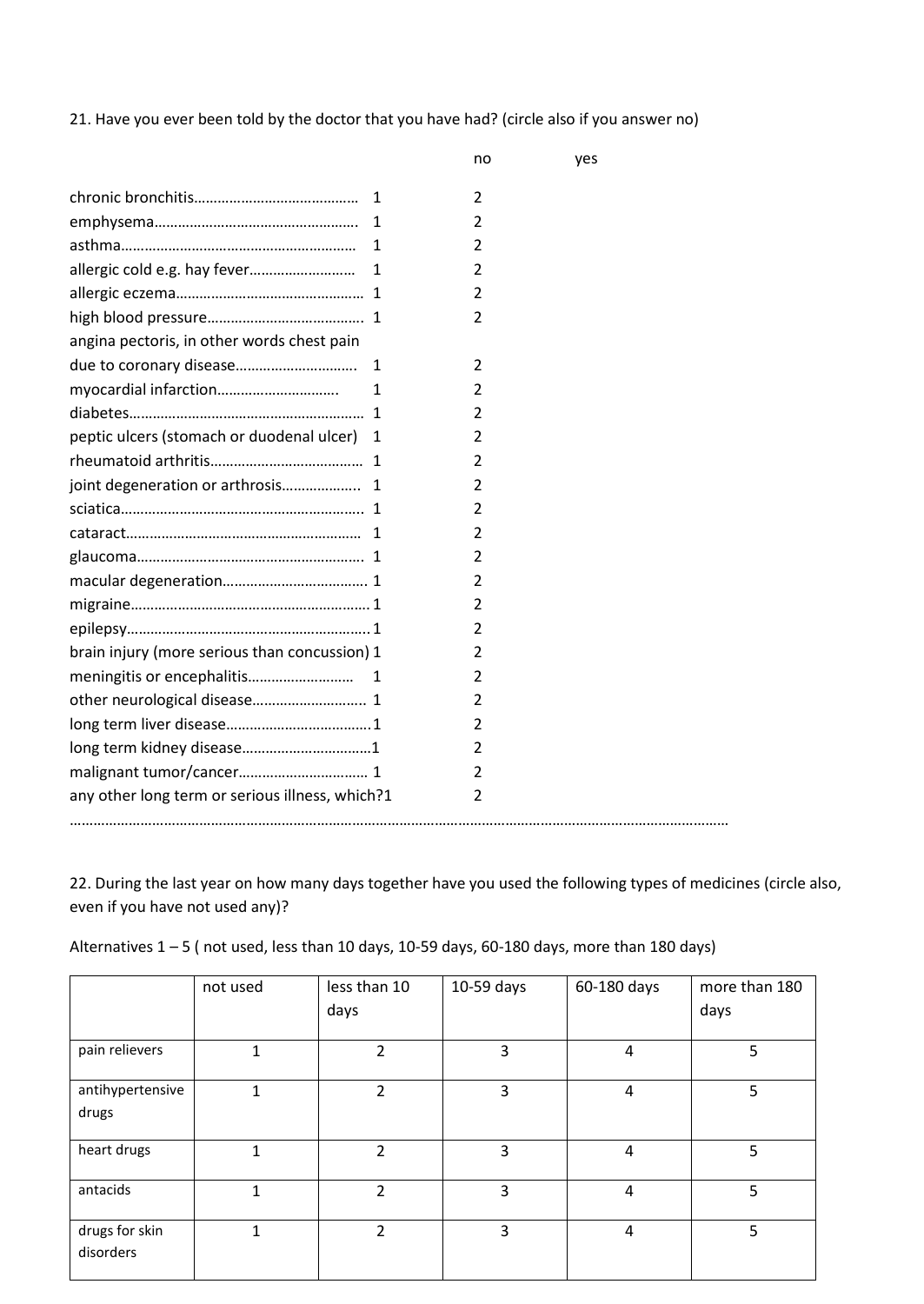| eye drops               |              | 2              | 3 | 4              | 5 |
|-------------------------|--------------|----------------|---|----------------|---|
| allergy drugs           | 1            | 2              | 3 | 4              | 5 |
| sleeping pills          | $\mathbf{1}$ | 2              | 3 | $\overline{4}$ | 5 |
| Tranquilizers           | 1            | $\mathfrak{p}$ | 3 | $\overline{4}$ | 5 |
| vitamin<br>preparations | 1            | $\overline{2}$ | 3 | $\overline{4}$ | 5 |
| minerals                | 1            | $\overline{2}$ | 3 | 4              | 5 |
| natural<br>medicines    | 1            | 2              | 3 | $\overline{4}$ | 5 |

23. Have you ever had an accident due to falling asleep?

- 1. no
- 2. once
- 3. 2-5 times
- 4. more than 5 times

24. During the last 5 years have you had to visit a doctor or been hospitalized because of accident?

- 1. no
- 2. once
- 3. 2-5 times
- 4. 5 times or more

25. During the last year how many times you have had the following symptoms? (circle also, even if you did not have any)

|                                                         | not at all   | daily or<br>almost daily | 3-5 times a<br>week | 1-2 times a<br>week | once a<br>month | less often |
|---------------------------------------------------------|--------------|--------------------------|---------------------|---------------------|-----------------|------------|
| stiffness in<br>the limbs and<br>body in the<br>morning | $\mathbf{1}$ | $\overline{2}$           | 3                   | $\overline{4}$      | 5               | 6          |
| stiffness in<br>the limbs and<br>body in the<br>evening | $\mathbf{1}$ | $\overline{2}$           | 3                   | $\overline{4}$      | 5               | 6          |
| pain and<br>stiffness in<br>the neck                    | $\mathbf{1}$ | $\overline{2}$           | $\overline{3}$      | $\overline{4}$      | 5               | 6          |
| white finger<br>in the cold                             | $\mathbf{1}$ | $\overline{2}$           | 3                   | $\overline{4}$      | 5               | 6          |
| sensitive<br>areas on the                               | $\mathbf{1}$ | $\overline{2}$           | 3                   | $\overline{4}$      | 5               | 6          |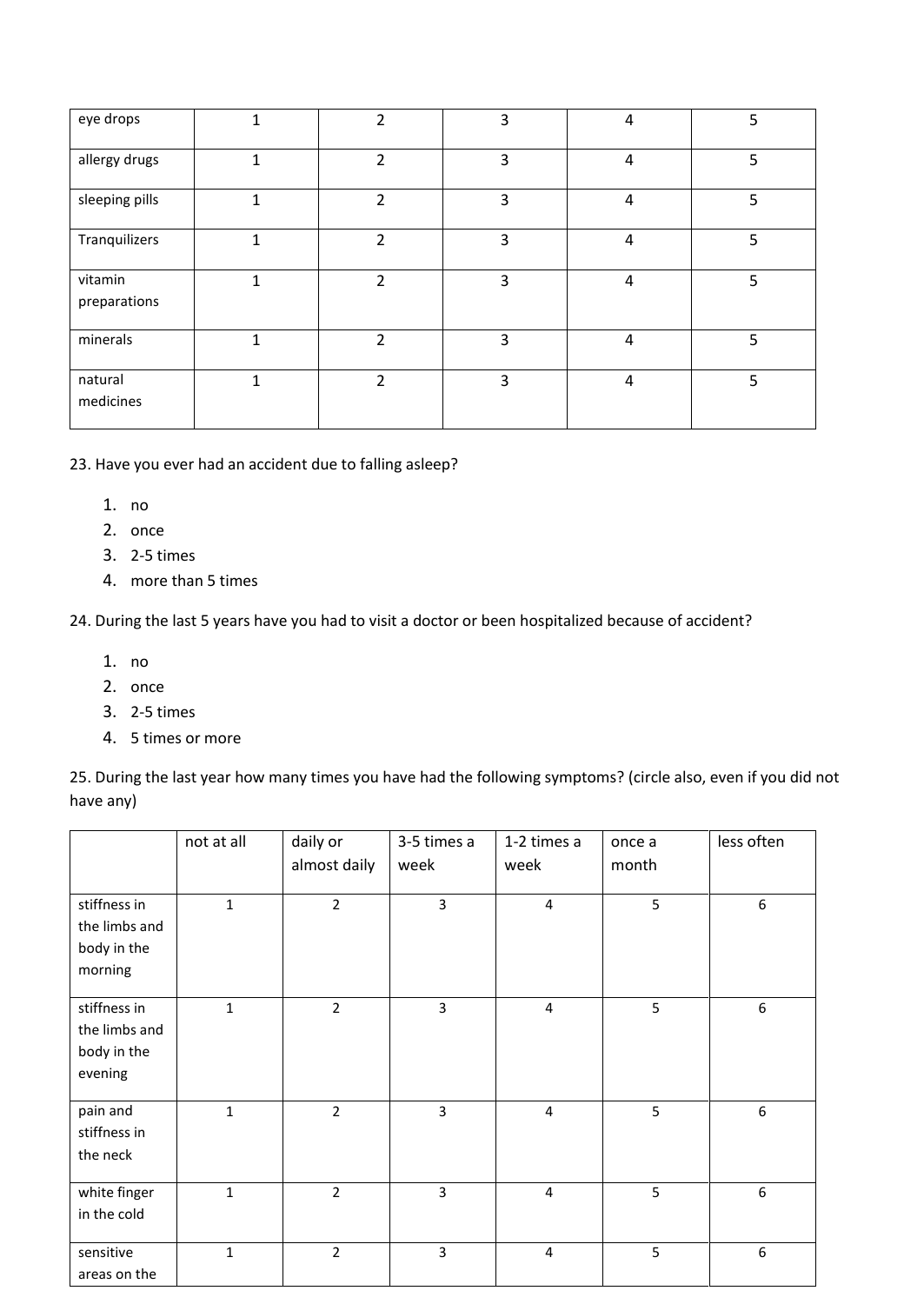| neck, back,<br>body or limbs           |              |                |                |                         |            |                  |
|----------------------------------------|--------------|----------------|----------------|-------------------------|------------|------------------|
| feeling of<br>numbness in<br>the limbs | $\mathbf{1}$ | $\overline{2}$ | $\overline{3}$ | $\overline{4}$          | 5          | 6                |
| burning eyes                           | $\mathbf 1$  | $\overline{2}$ | 3              | $\overline{4}$          | $\sqrt{5}$ | 6                |
| dry mouth                              | $\mathbf{1}$ | $\overline{2}$ | 3              | $\overline{\mathbf{4}}$ | 5          | 6                |
| headaches                              | $\mathbf{1}$ | $\overline{2}$ | 3              | $\overline{\mathbf{4}}$ | 5          | 6                |
| stomach<br>pains                       | $\mathbf{1}$ | $\overline{2}$ | 3              | $\overline{\mathbf{4}}$ | 5          | $\boldsymbol{6}$ |
| flatulence                             | $\mathbf{1}$ | $\overline{2}$ | 3              | $\overline{4}$          | 5          | 6                |
| diarrhea                               | $\mathbf{1}$ | $\overline{2}$ | $\overline{3}$ | $\overline{4}$          | 5          | 6                |
| fatigue during<br>the day              | $\mathbf{1}$ | $\overline{2}$ | 3              | $\overline{\mathbf{4}}$ | 5          | 6                |

26. Do you have stiffness of limbs and body in the mornings?

- 1. no
- 2. yes, less than 15 min
- 3. yes, less than 30 min
- 4. yes, 1-2 hours
- 5. yes, more than 2 hours

27. Does a weather depression (rain, snowstorm, storm) affect your limb or body ache?

- 1. I do not have any
- 2. the change in weather does not affect the ache
- 3. the change in weather clearly increases the ache

# 28. During the last month have you had any of the following symptoms?

|                                                       | daily or almost<br>daily | about once a week | less often | not at all     |
|-------------------------------------------------------|--------------------------|-------------------|------------|----------------|
| heart palpitations<br>without any<br>physical efforts | $\mathbf{1}$             | 2                 | 3          | $\overline{4}$ |
| irregular heart<br>beats                              | 1                        | $\overline{2}$    | 3          | 4              |
| chest pain while<br>angry or<br>emotionally upset     | $\mathbf{1}$             | $\overline{2}$    | 3          | $\overline{4}$ |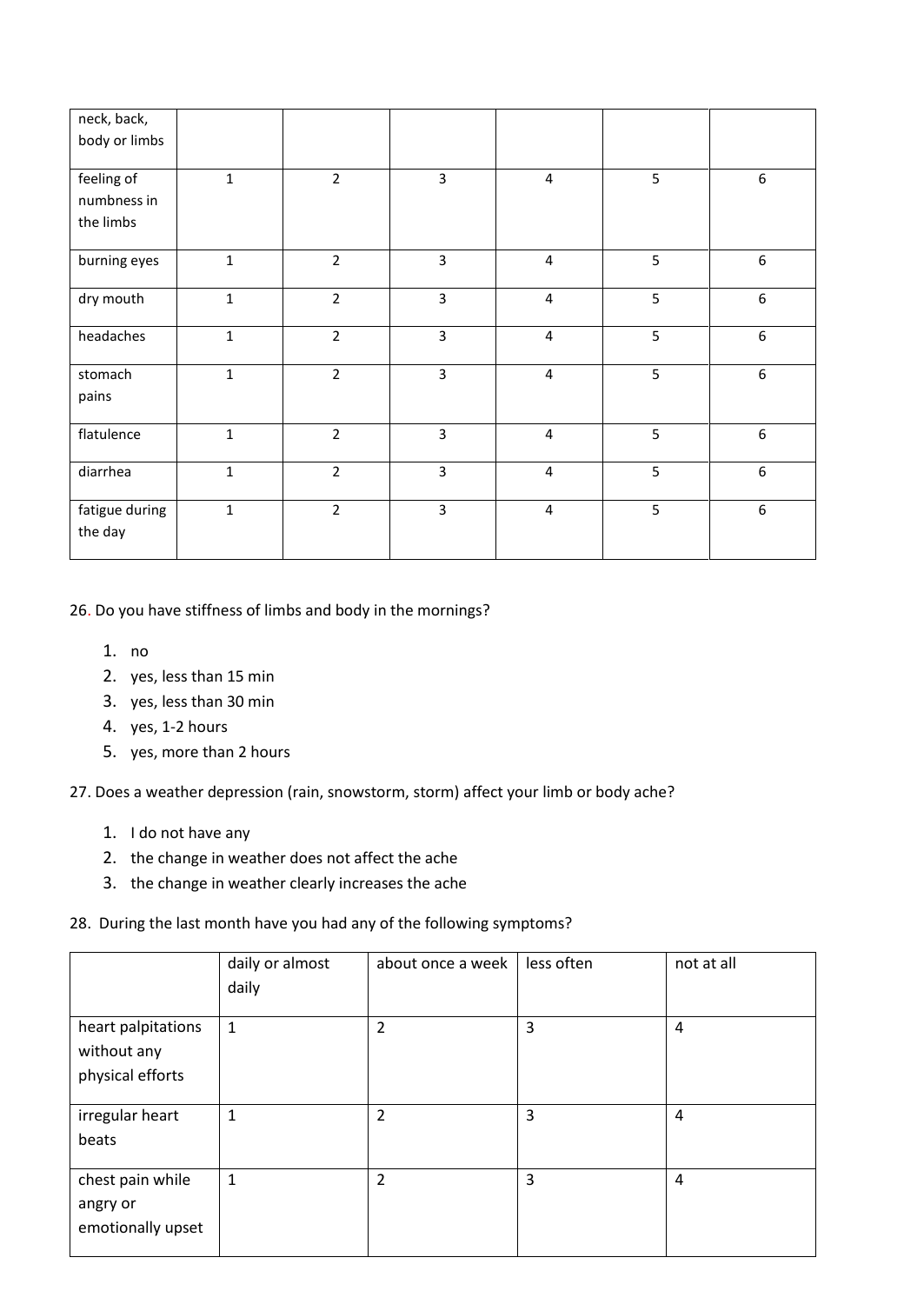| perspiration     | 1 | ົາ             | 3 | 4 |
|------------------|---|----------------|---|---|
| without any      |   |                |   |   |
| physical effort  |   |                |   |   |
|                  |   |                |   |   |
| facial blushing  | 1 | 2              | 3 | 4 |
|                  |   |                |   |   |
| shaking hands    | 1 | 2              | 3 | 4 |
|                  |   |                |   |   |
| voice trembling  | 1 | $\overline{2}$ | 3 | 4 |
|                  |   |                |   |   |
| muscle twitching | 1 | 2              | 3 | 4 |
|                  |   |                |   |   |

29. Have you ever experienced the following sudden symptoms when laughing, cheering, being excited or angry?

|                                                         | never        | 1-5 times in a | monthly | weekly         | daily or almost |
|---------------------------------------------------------|--------------|----------------|---------|----------------|-----------------|
|                                                         |              | life           |         |                | daily           |
| Knee buckling                                           | 1            | $\overline{2}$ | 3       | $\overline{4}$ | 5               |
| Jaw dropping                                            | 1            | $\overline{2}$ | 3       | 4              | 5               |
| Head nodding                                            | $\mathbf{1}$ | $\overline{2}$ | 3       | $\overline{4}$ | 5               |
| Collapsing to<br>the ground                             | 1            | $\overline{2}$ | 3       | $\overline{4}$ | 5               |
| Feeling of<br>powerlessness<br>in the hands<br>and feet | 1            | $\overline{2}$ | 3       | $\overline{4}$ | 5               |

#### 30. How tall are you?

| to the nearest centimeter |
|---------------------------|
|---------------------------|

31. How much do you weigh? (without any clothes)

\_\_\_\_\_\_\_\_\_\_\_\_\_\_\_\_to the nearest kilo

| 32. What has been your highest weight (in females pregnancy not included)? | kg |
|----------------------------------------------------------------------------|----|
|----------------------------------------------------------------------------|----|

33. How much did you weigh 12 months ago? \_\_\_\_\_\_\_\_\_\_\_\_\_\_\_\_\_\_\_\_\_\_\_\_\_\_\_\_\_\_\_kg

34. How much did you weigh 5 years ago? \_\_\_\_\_\_\_\_\_\_\_\_\_\_\_\_\_\_\_\_\_\_\_\_\_\_\_\_\_\_\_\_\_\_kg

35. How much did you weigh when you were 30 years old? \_\_\_\_\_\_\_\_\_\_\_\_\_\_\_\_\_\_\_\_\_\_\_\_\_\_\_\_\_\_\_\_kg

36. How much did you weigh when you were 20 years old? \_\_\_\_\_\_\_\_\_\_\_\_\_\_\_\_\_\_\_\_\_\_\_\_\_kg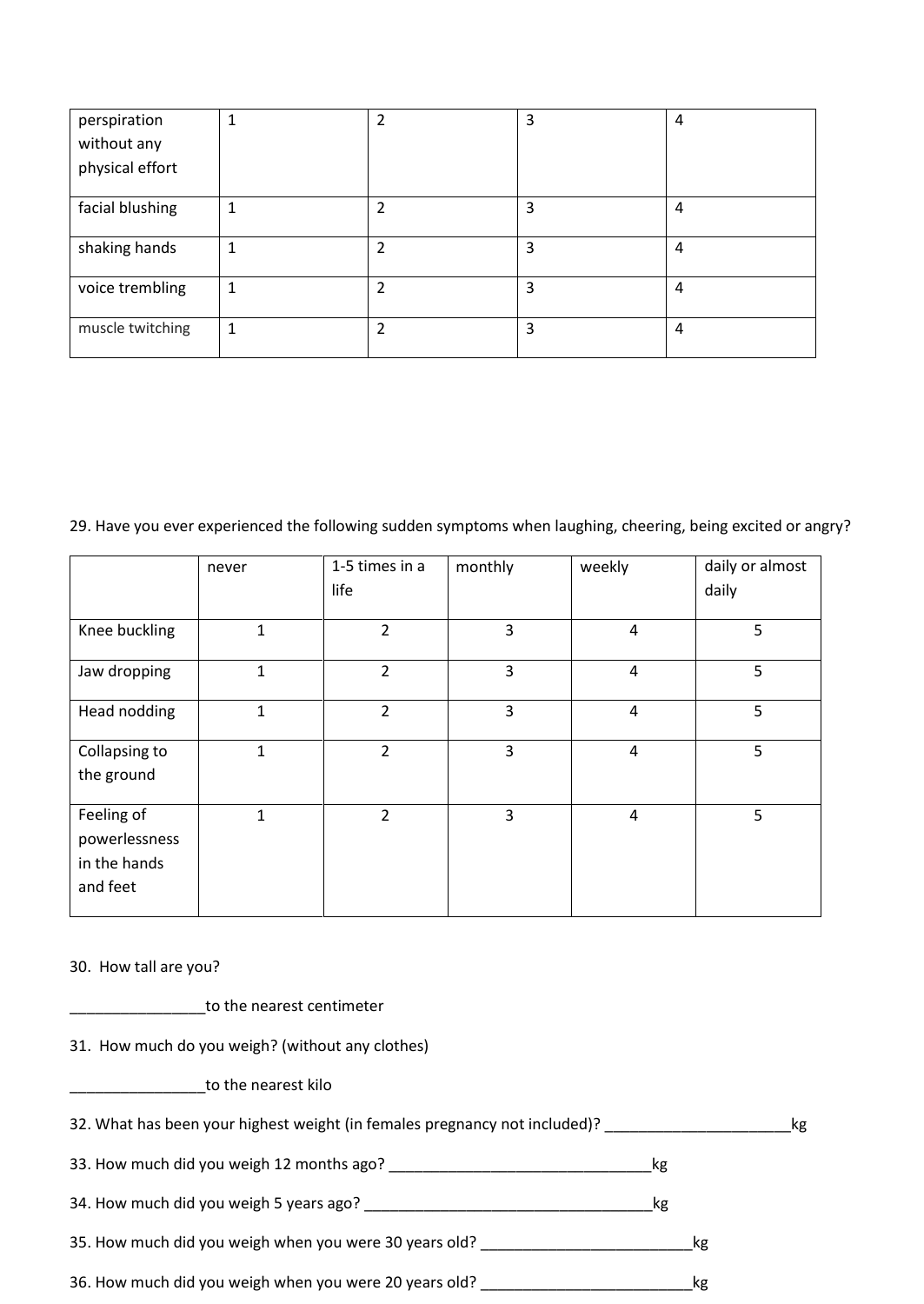37. How much has your weight varied by season (for example, between summer and winter) over the last five years?

- 1. less than 2kg
- 2. 2-5kg
- 3. 5-9kg
- 4. 10kg or more

38. Have you ever lost weight or tried to lose weight?

- 1. no
- 2. 1-2 times
- 3. 3-5 times
- 4. 6-10 times
- 5. more than 10 times

39. If you are married or cohabiting, what is the height and weight of your spouse?

\_\_\_\_\_\_\_\_\_\_\_\_\_\_\_\_\_\_\_\_\_\_\_cm\_\_\_\_\_\_\_\_\_\_\_\_\_\_\_\_\_\_\_\_\_\_\_\_\_\_\_\_\_\_\_kg

40. How has your weight been compared to your co-twin at different ages?

# a) at the age of 10, I was

- 1. thinner
- 2. about the same weight
- 3. fatter
- 4. I can't say

b) at the age of 20, I was

- 1. thinner
- 2. about the same weight
- 3. fatter
- 4. I can't say

c) at the age of 30, I was

- 1. thinner
- 2. about the same weight
- 3. fatter
- 4. I can't say

# d) today I am

- 1. thinner
- 2. about the same weight
- 3. fatter
- 4. I can't say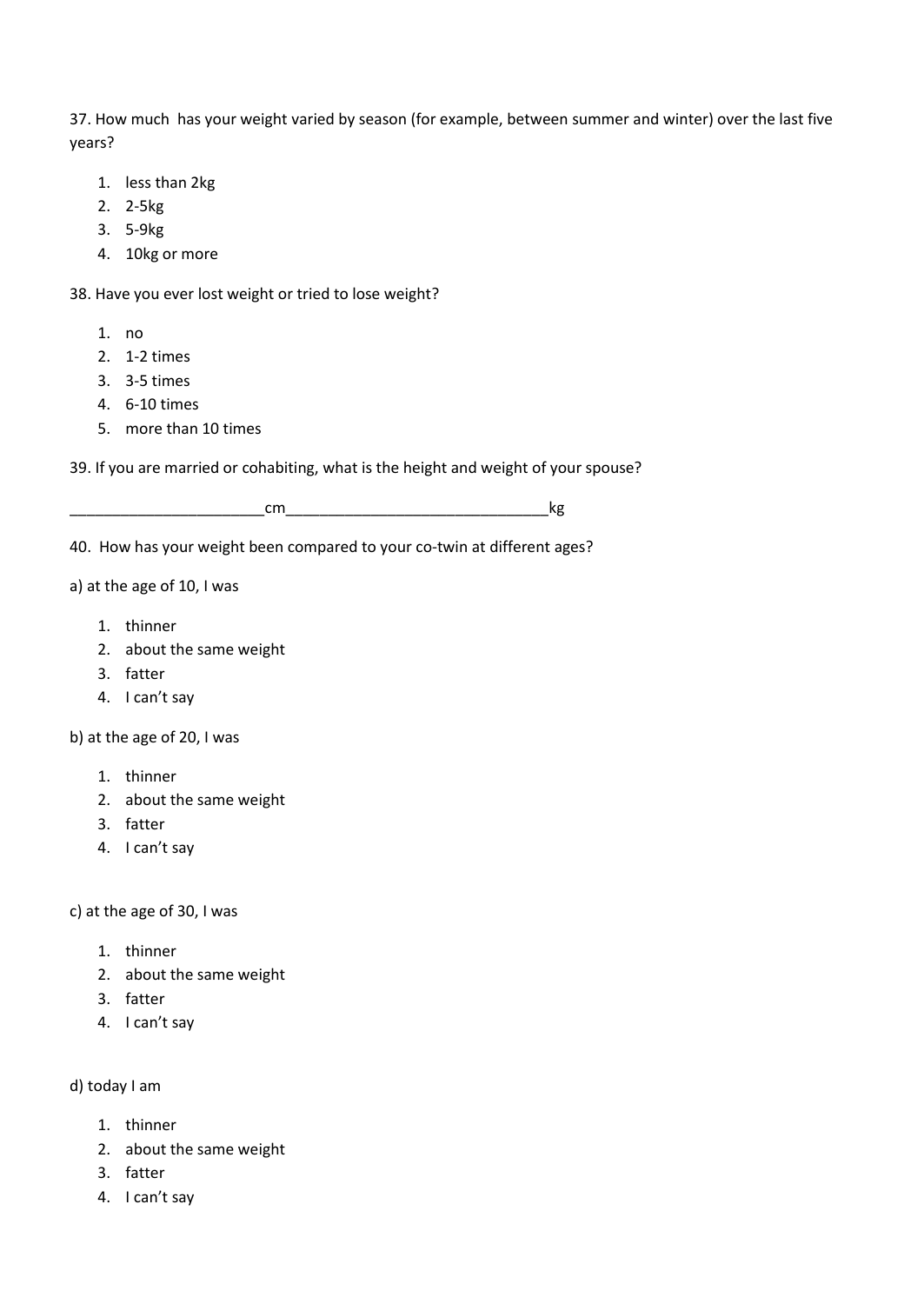- 41. What kind of physique you have compared to your co-twin?
	- 1. I'm more muscular than my co-twin
	- 2. we are similar in physique
	- 3. my co-twin is more muscular than me
	- 4. I can't say
- 42. What kind of physique you have compared to other people?
	- 1. I'm more muscular
	- 2. I'm definitely more muscular
	- 3. my muscles are normal in size
	- 4. my muscles are somewhat thinner
	- 5. my muscles are clearly thinner
- 43. Did you and your co-twin have the same size feet at the age of 20?
	- 1. the same shoes fit quite well
	- 2. his shoes were too small for me
	- 3. his shoes were too big for me
	- 4. I can't say
- 44. What is your collar number (= neck circumference in cm) today?
	- 1. 35 or below
	- 2. 36-37
	- 3. 38-39
	- 4. 40-41
	- 5. 42-43
	- 6. 44-45
	- 7. 46-47
	- 8. 48 or over
	- 9. I don't know
- 45. What type of pants do you wear today?
	- 1. slim fit
	- 2. normal
	- 3. stocky
	- 4. very stocky

46. Have you in your entire life smoked more than 5-10 packs of cigarettes?

- 1. no-> go to Q50
- 2. yes
- 47. Do you smoke or have you at some time smoked regularly, in the other words daily or almost daily?
	- 1. no-> go to Q50
	- 2. yes
- 48. How old were you when you began to smoke regularly?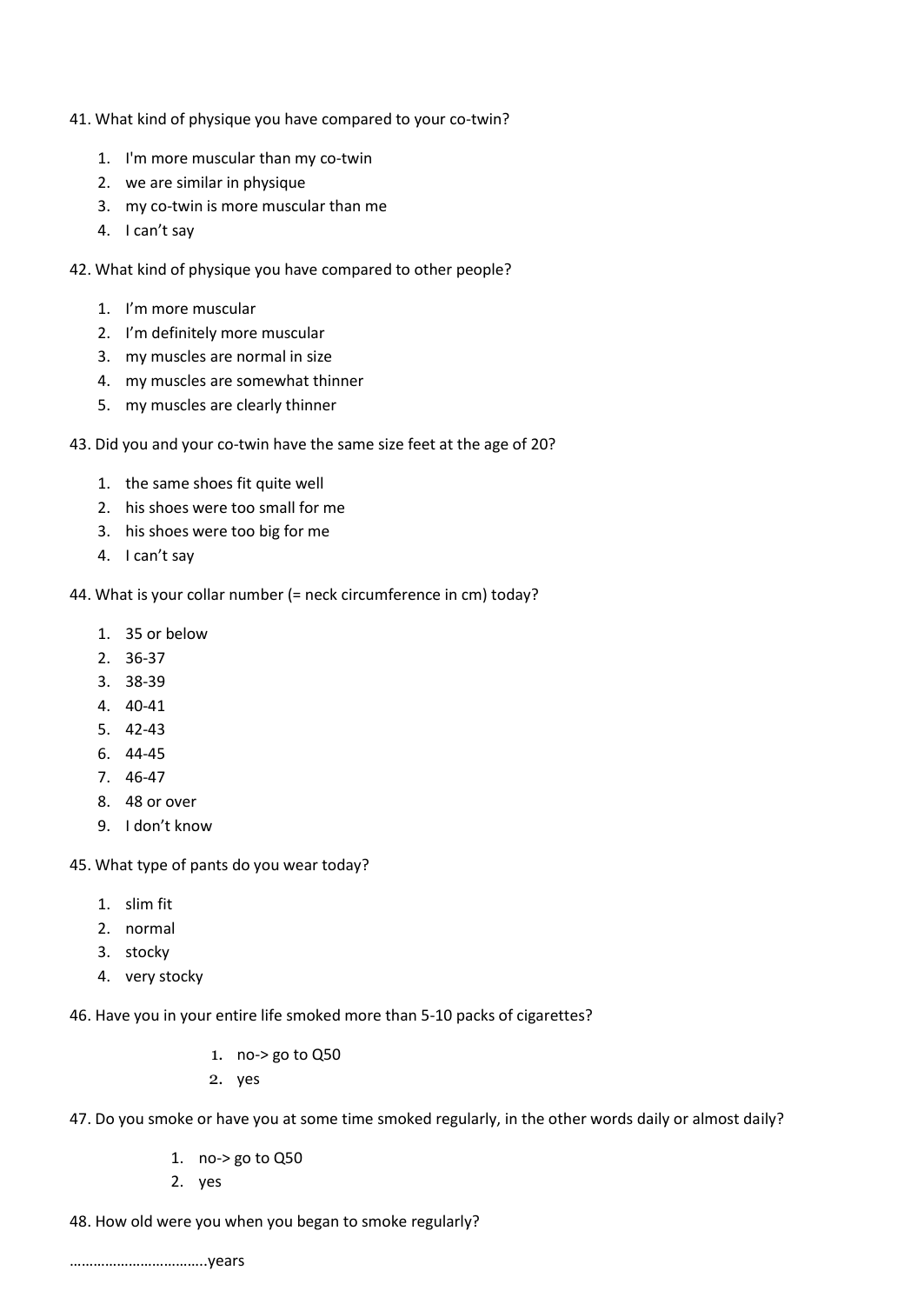49. Do you still smoke regularly?

1. No-> How old were you when you stopped smoking

………………………………..years

How many cigarettes did you smoke on average per day before you stopped?

- 1. none
- 2. less than 5
- 3. 5-9
- 4. 10-14
- 5. 15-19
- 6. 20-24
- 7. 25-39
- 8. more than 40

2. Yes-> How many cigarettes do you smoke daily on average?

- 1. none
- 2. less than 5
- 3. 5-9
- 4. 10-14
- 5. 15-19
- 6. 20-24
- 7. 25-39
- 8. more than 40

50. Have you in your entire life smoked more than 50-75 cigars/cigarillos, or more than 3-5 packs of Pipe tobacco?

- 1. no-> go to Q52
- 2. yes

51. Do you smoke or have you at some time smoked cigars, cigarillos or pipe regularly i.e. daily or almost daily?

- 1. no
- 2. I have quitted smoking daily
- 3. yes

52. In total, how long time have you spent not smoking (i.e. quit attempts) since you started smoking regularly? Count together all the periods you have not been smoking.

- 1. I have never quitted smoking
- 2. less than 6 months
- 3. 2-4 years
- 4. 5-9 years
- 5. 10 years or more
- 6. I can't say
- 7. I'm not a smoker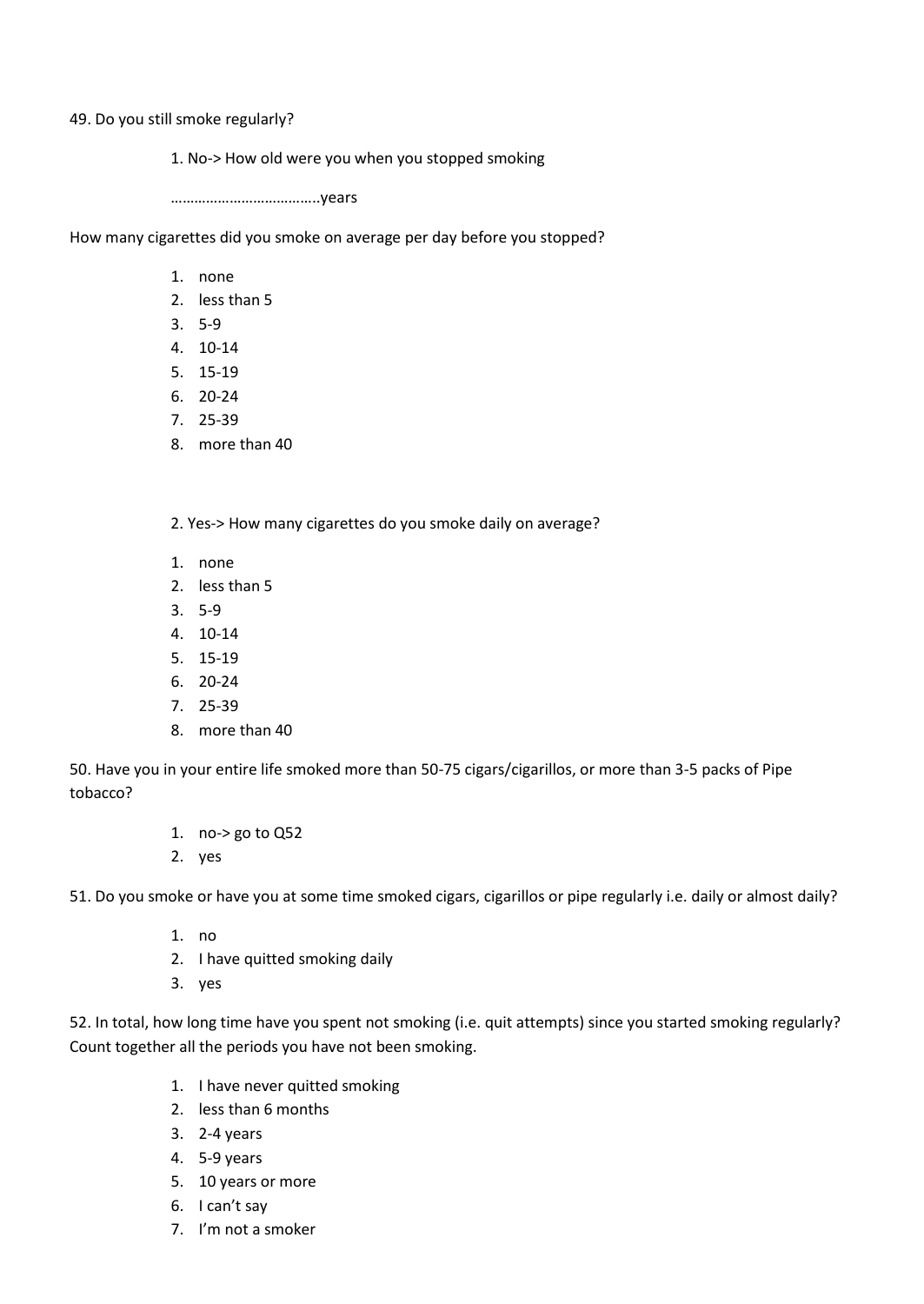# 53. Are you primarily

- 1. working outside home
- 2. working at home
- 3. at disability pension or sickness pension
- 4. at old age pension
- 5. student
- 6. unemployed, looking for a job
- 7. other, what

# 54. At the present moment are you

- 1. working for somebody else on a monthly or hourly salary basis
- 2. working for somebody on a contractual basis
- 3. self-employed (non-farm)
- 4. farmer
- 5. I am not working at the present moment
- 6. I have never worked

55. Is your present work, or the work which you last did, in your opinion

- 1. very monotonous
- 2. quite monotonous
- 3. quite varying
- 4. very varying
- 5. I can't say
- 6. I have never worked
- 56. How much can you determine the pace of work in your present work?
	- 1. I can determine the pace quite freely
	- 2. I can influence it quite freely
	- 3. I am doing work at a forced or nearly forced pace
	- 4. I'm not working
- 57. How much can you determine your way of working in your present work?
	- 1. I am quite free to choose my own way of working
	- 2. I can determine my working methods to some extent
	- 3. I can't determine my way of working
	- 4. I'm not working
- 58. Is your present work or the work which you last did (mainly)
	- 1. regular day work
	- 2. regular night work
	- 3. two-shift work without a night shift
	- 4. two-shift work with a night shift
	- 5. three-shift work
	- 6. I have never worked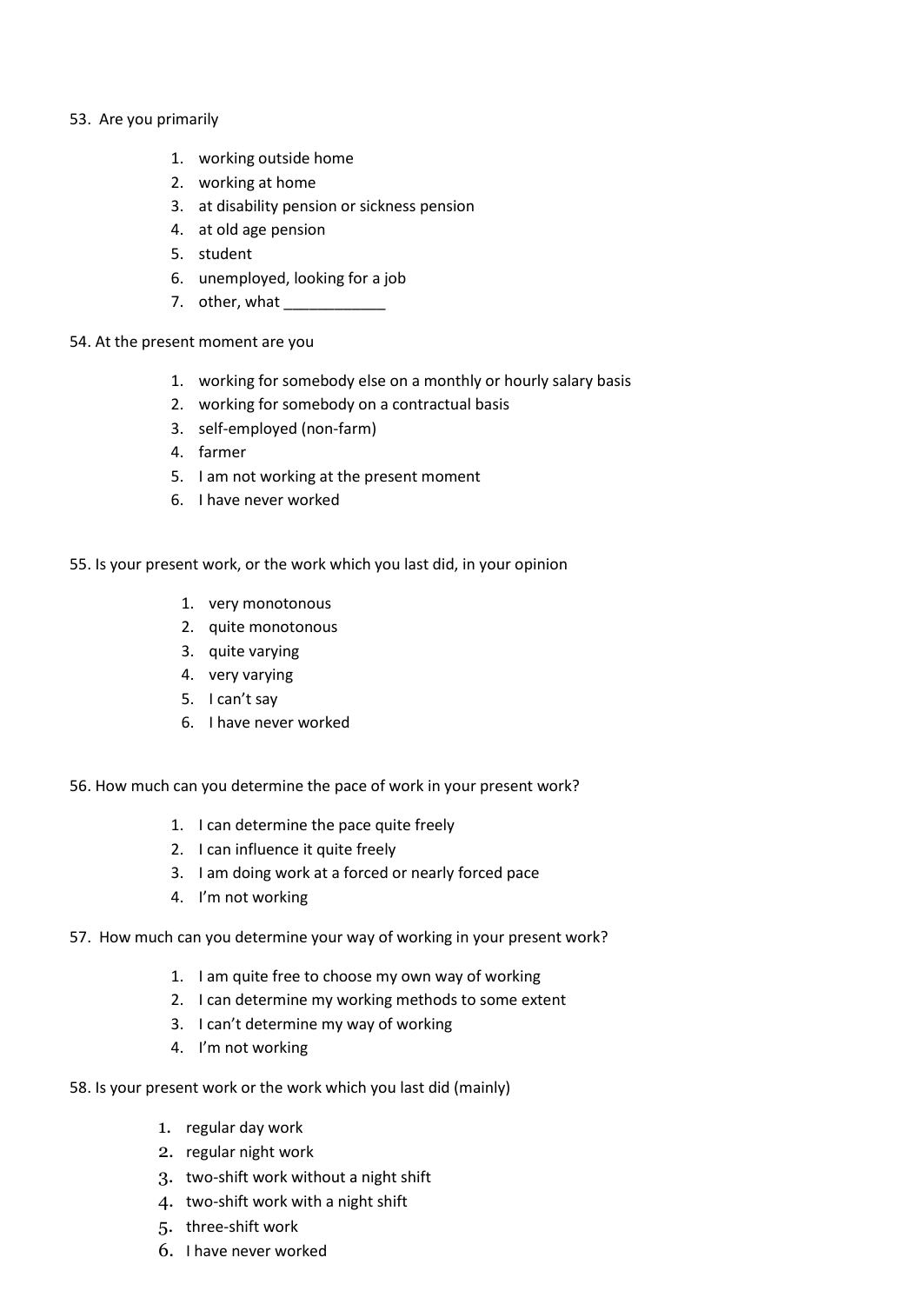#### 59. What kind of work do/did you do? The present work or the work which you last did?

- 1. mainly sedentary work, which requires very little physical activity
- 2. work which involves standing and walking, but no other physical activity
- 3. work which in addition to standing and walking requires lifting and carrying
- 4. heavy physical work
- 60. How many hours on average do you work per week?
	- 1. I'm not working
	- 2. less than 20 hours
	- 3. 20-29 hours
	- 4. 30-39 hours
	- 5. 40-44 hours
	- 6. 45-54 hours
	- 7. 55 hours or more

61. How many hours on average do you do housework per week?

- 1. not any
- 2. less than 30 min per day
- 3. less than 1 hour per day
- 4. 1-3 hours per day
- 5. 4-5 hours per day
- 6. 6 hours or more
- 62. How many hours do you usually sleep at night?
	- 1. 6 hours or less
	- 2. 6,5 hours
	- 3. 7 hours
	- 4. 7,5 hours
	- 5. 8 hours
	- 6. 8,5 hours
	- 7. 9 hours
	- 8. 9,5 hours
	- 9. 10 hours or more

63. How many hours of sleep do you usually need in order to be alert and active the next day?

- 1. 6 hours or less
- 2. 6,5 hours
- 3. 7 hours
- 4. 7,5 hours
- 5. 8 hours
- 6. 8,5 hours
- 7. 9 hours
- 8. 9,5 hours
- 9. 10 hours or more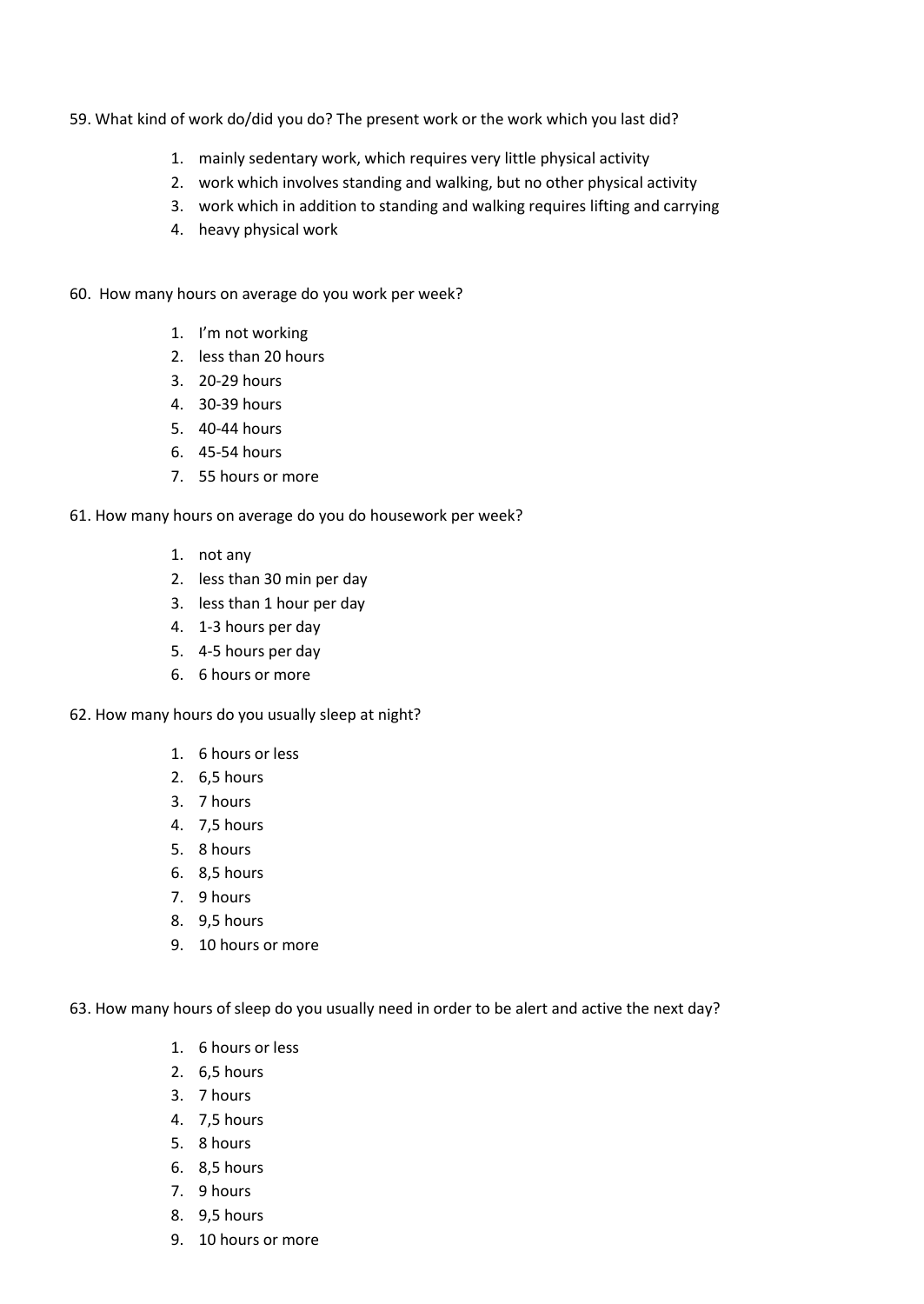- 64. How often do you suffer from insomnia?
	- 1. every night or nearly every night
	- 2.  $3 5$  nights in a week
	- 3.  $1 2$  nights in a week
	- 4. less than one night in a week
	- 5. never or less than once in a month

65. Do you have trouble falling asleep in the evenings?

- 1. never or less than once in a month
- 2. less than one night in a week
- 3.  $1 2$  nights in a week
- 4.  $3 5$  nights in a week
- 5. every evening or nearly every evening

66. How fast do you usually fall asleep in the evenings?

- 1. in less than 10 min
- 2. in 10-20 min
- 3. in 21-30 min
- 4. in 31-40 min
- 5. in over 40 min

67. Have you had any unusual experiences with falling asleep or waking up, for example have you seen, heard or felt something that did not really exist?

- 1. never
- 2. less than once a month
- 3. less than once a week
- 4. 1-2 times a week
- 5. 3-5 times a week
- 6. daily or even many times a day

68. On average, how many times do you wake up at night?

- 1. I don't usually wake up at night
- 2. a couple nights a week
- 3. once a night
- 4. twice a night
- 5. 3-4 times a night
- 6. 5 or more

69. Can you sleep undisturbed?

- 1. usually
- 2. sometimes I can't
- 3. repeatedly no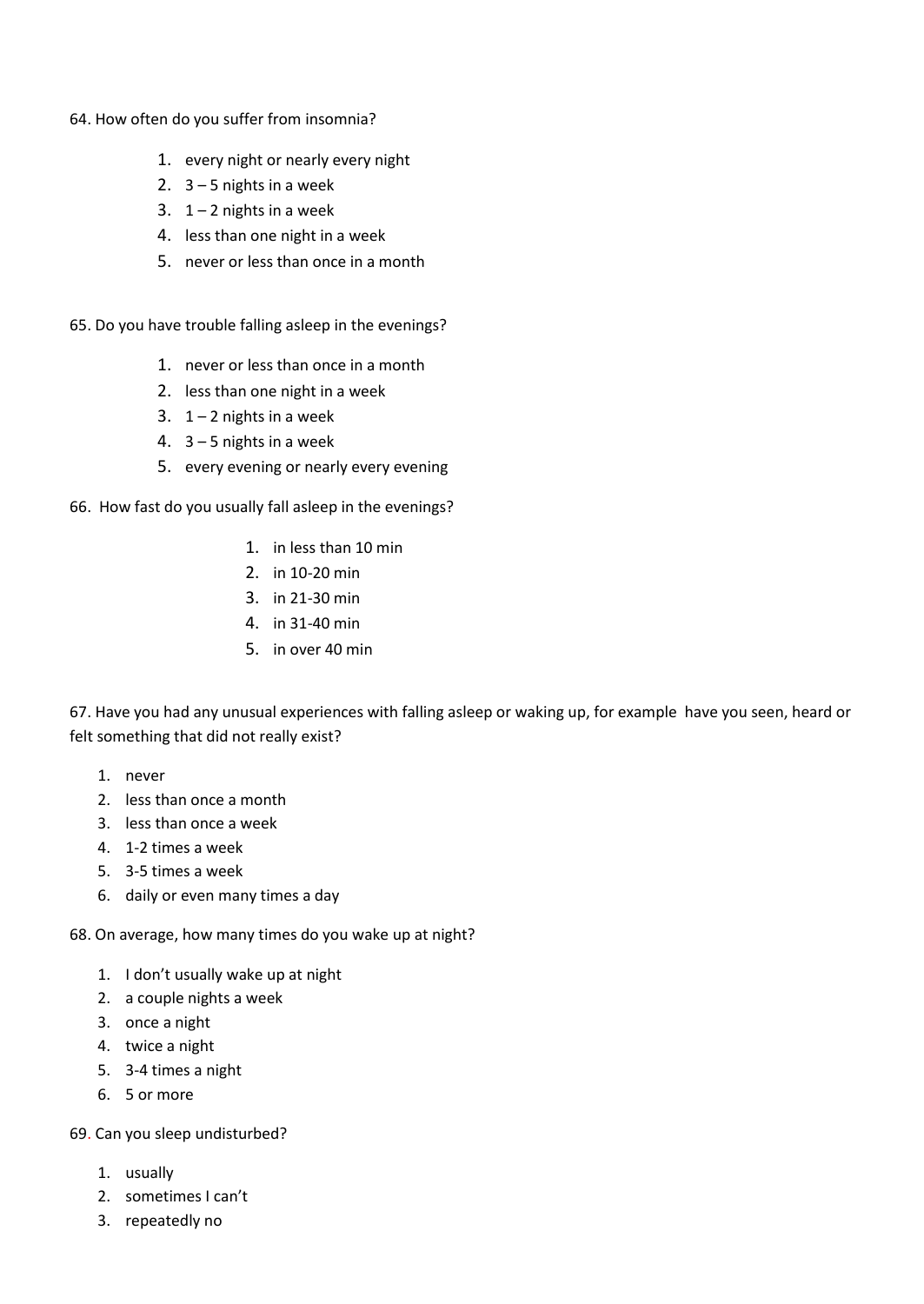70. The following is a set of statements that describe your feelings right now. Circle the option that best describes your feelings right now**.** *(Beck's Depression Inventory)*

- 1. I do not feel sad.
- 2. I feel sad
- 3. I am sad all the time and I can't snap out of it
- 4. I am so sad and unhappy that I can't stand it.
- 1. I am not particularly discouraged about the future.
- 2. I feel discouraged about the future.
- 3. I feel I have nothing to look forward to.
- 4. I feel the future is hopeless and that things cannot improve.
- 1. I do not feel like a failure.
- 2. I feel I have failed more than the average person.
- 3. As I look back on my life, all I can see is a lot of failures
- 4. I feel I am a complete failure as a person.
- 1. I get as much satisfaction out of things as I used to.
- 2. I don't enjoy things the way I used to.
- 3. I don't get real satisfaction out of anything anymore.
- 4. I am dissatisfied or bored with everything.
- 1. I don't feel particularly guilty
- 2. I feel guilty a good part of the time.
- 3. I feel quite guilty most of the time.
- 4. I feel guilty all of the time.
- 1. I don't feel I am being punished.
- 2. I feel I may be punished.
- 3. I expect to be punished.
- 4. I feel I am being punished.
- 1. I don't feel disappointed in myself.
- 2. I am disappointed in myself
- 3. I am disgusted with myself.
- 4. I hate myself.
- 1. I don't feel I am any worse than anybody else.
- 2. I am critical of myself for my weaknesses or mistakes.
- 3. I blame myself all the time for my faults.
- 4. I blame myself for everything bad that happens
- 1. I don't have any thoughts of killing myself.
- 2. I have thoughts of killing myself, but I would not carry them out.
- 3. I would like to kill myself.
- 4. I would kill myself if I had the chance.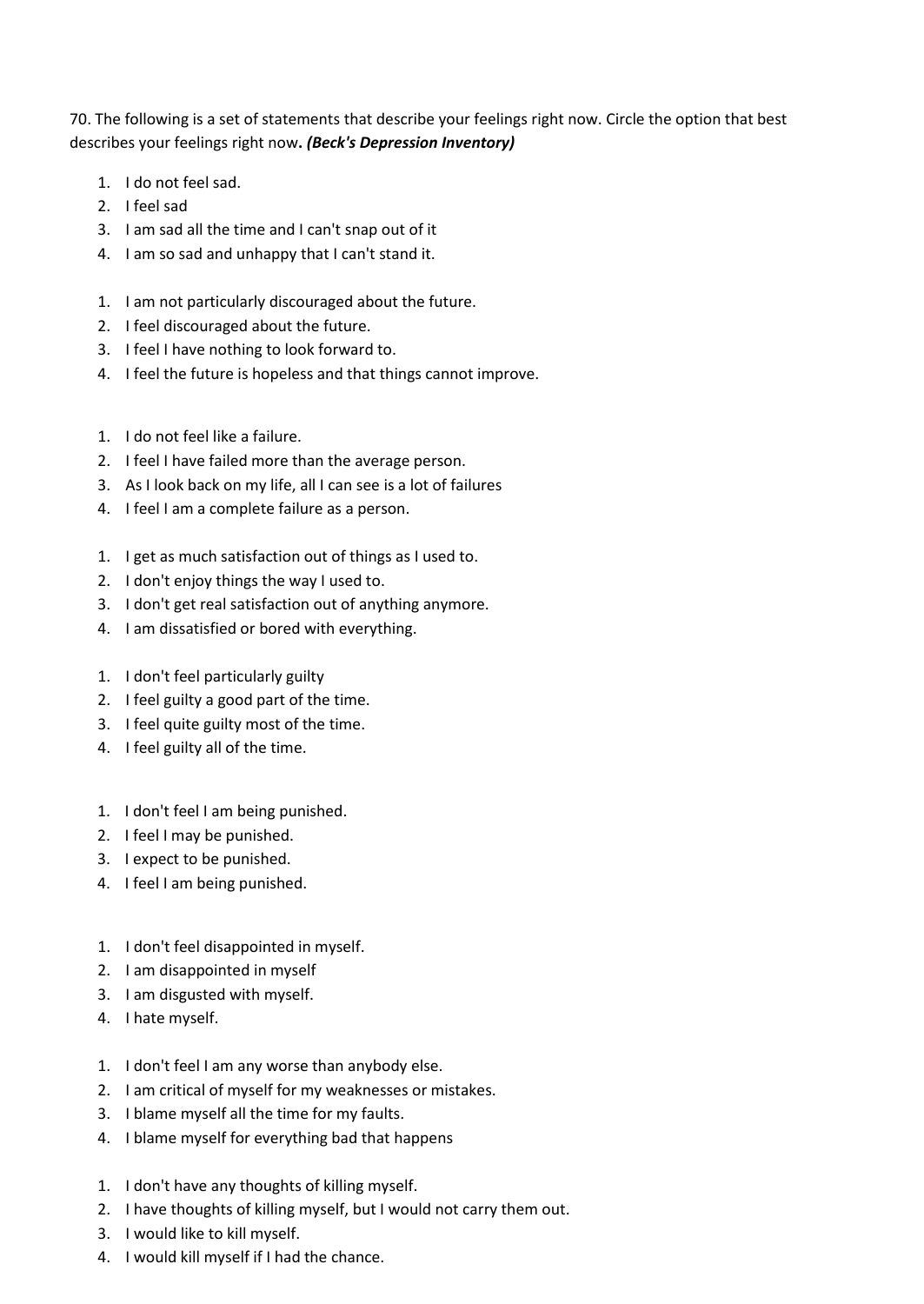- 1. I don't cry any more than usual.
- 2. I cry more now than I used to.
- 3. I cry all the time now.
- 4. I used to be able to cry, but now I can't cry even though I want to.
- 1. I am no more irritated by things than I ever was.
- 2. I am slightly more irritated now than usual.
- 3. I am quite annoyed or irritated a good deal of the time.
- 4. I feel irritated all the time.
- 1. I have not lost interest in other people.
- 2. I am less interested in other people than I used to be.
- 3. I have lost most of my interest in other people.
- 4. I have lost all of my interest in other people.
- 1. I make decisions about as well as I ever could.
- 2. I put off making decisions more than I used to.
- 3. I have greater difficulty in making decisions more than I used to.
- 4. I can't make decisions at all anymore.
- 1. I don't feel that I look any worse than I used to.
- 2. I am worried that I am looking old or unattractive.
- 3. I feel there are permanent changes in my appearance that make me look unattractive
- 4. I believe that I look ugly.
- 1. I can work about as well as before.
- 2. It takes an extra effort to get started at doing something.
- 3. I have to push myself very hard to do anything.
- 4. I can't do any work at all.
- 1. I can sleep as well as usual.
- 2. I don't sleep as well as I used to.
- 3. I wake up 1-2 hours earlier than usual and find it hard to get back to sleep.
- 4. I wake up several hours earlier than I used to and cannot get back to sleep.
- 1. I don't get more tired than usual.
- 2. I get tired more easily than I used to.
- 3. I get tired from doing almost anything.
- 4. I am too tired to do anything.
- 1. My appetite is no worse than usual.
- 2. My appetite is not as good as it used to be.
- 3. My appetite is much worse now.
- 4. I have no appetite at all anymore.
- 1. I haven't lost much weight, if any, lately.
- 2. I have lost more than 5 kilos.
- 3. I have lost more than 4 kilos.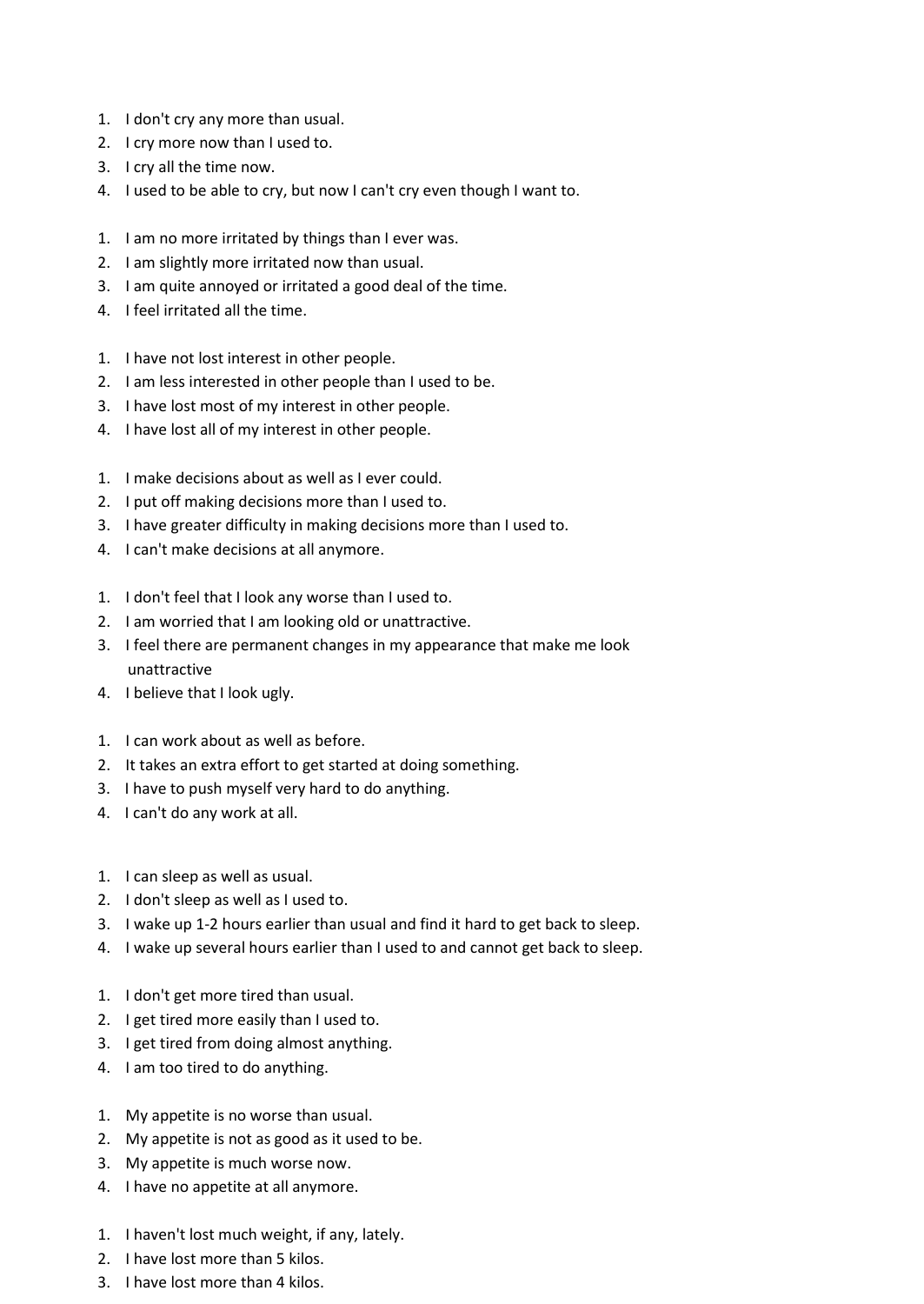- 4. I have lost more than 6 kilos
- 1. I am no more worried about my health than usual.
- 2. I am worried about physical problems like aches, pains, upset stomach, or constipation
- 3. I am very worried about physical problems and it's hard to think of much else.
- 4. I am so worried about my physical problems that I cannot think of anything else.
- 1. I have not noticed any recent change in my interest in sex.
- 2. I am less interested in sex than I used to be.
- 3. I have almost no interest in sex.
- 4. I have lost interest in sex completely.
- 71. How much of the following alcoholic beverages do you drink on average?

#### Beer

- 1. never
- 2. less than a bottle a week
- 3. 1-4 bottles a week
- 4. 5-12 bottles a week
- 5. 13-24 bottles a week
- 6. 25-47 bottles a week
- 7. more than 48 bottles a week

#### Wine or other mild alcohol beverages

- 1. never
- 2. less than a glass a week
- 3. a glass to 4 glasses a week
- 4. 1-2,5 bottles a week
- 5. 3-4,5 bottles a week
- 6. 5-9 bottles a week
- 7. more than 10 bottles a week

#### Hard liquor

- 1. never
- 2. less than a half bottle a month
- 3. a half bottle to a bottle and a half a month
- 4. 2- 3,5 bottles a month
- 5. 4-9 bottles a month
- 6. 10-19 bottles a month
- 7. more than 20 bottles a month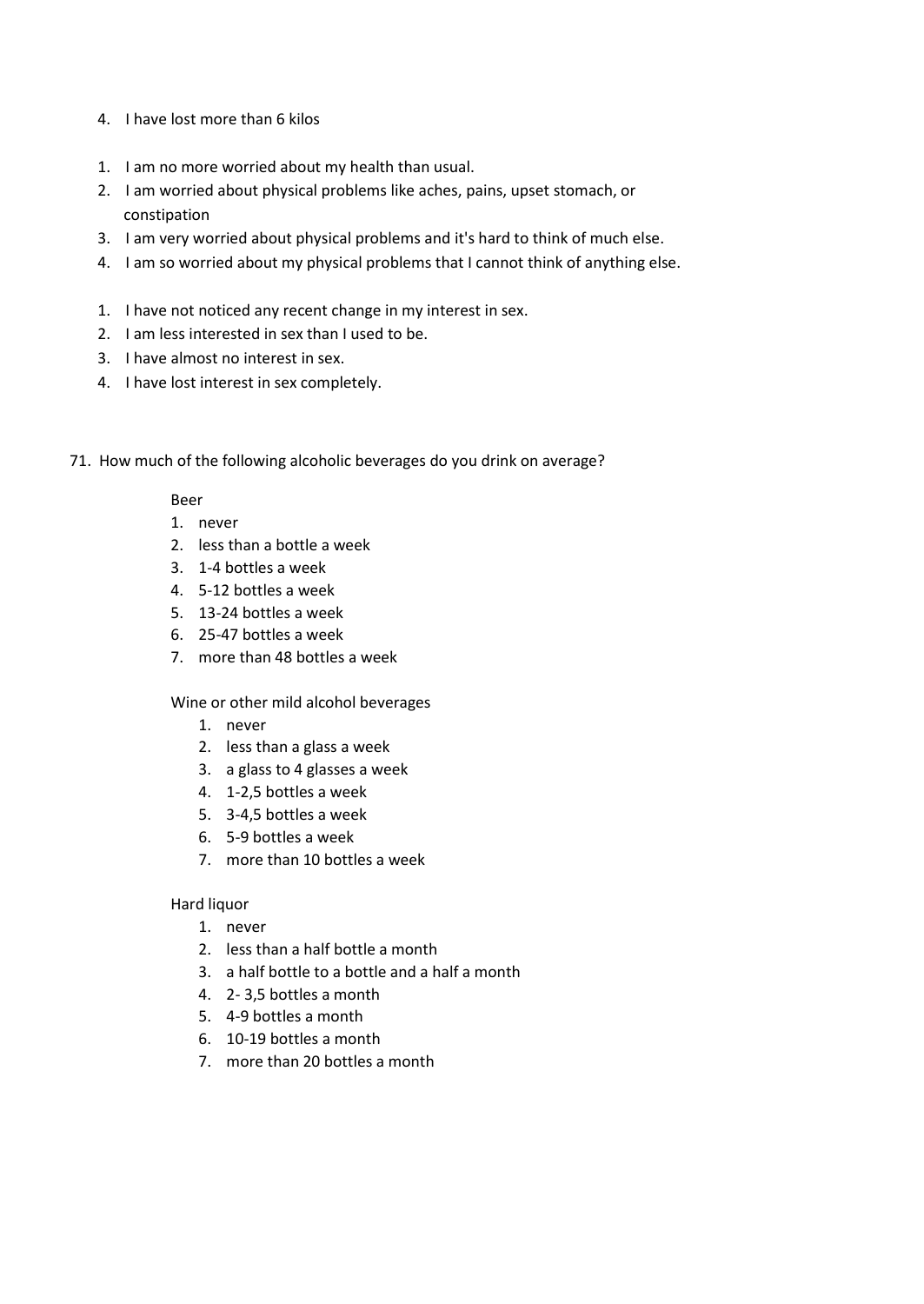72. How often do you use alcohol? Which of the following alternatives best describes your use of beer, wine and hard liquor?

|        | never | on less than<br>two days a<br>month | on 3-8 days a<br>month | on 9-16 days a<br>month | over 16 days a<br>month |
|--------|-------|-------------------------------------|------------------------|-------------------------|-------------------------|
| Beer   |       |                                     |                        |                         |                         |
| Wine   |       |                                     |                        |                         |                         |
| Liquor |       |                                     |                        |                         |                         |

73. Does it happen that at least once a month and on the same occasion you drink more than five bottles of beer or more than bottle of wine or more than half a bottle of hard liquor?

- 1. no
- 2. yes

74. Have you ever passed out while using the alcohol during the last year?

- 1. not once
- 2. once
- 3. two-three times
- 4. four-six times
- 5. seven times or more

75. In following we ask about physical activity during leisure time or on the way to work over the past 12 months. First, evaluate how strenuously you are exercising. Then estimate the average number of hours per week that you exercise for each level.

| Level of                                | not at all   | less than 30   | 30 minutes to | 2-3 hours per  | 4 hours or    |
|-----------------------------------------|--------------|----------------|---------------|----------------|---------------|
| activity                                |              | minutes per    | 1 hour per    | week           | more per week |
|                                         |              | week           | week          |                |               |
| walking                                 | 1            | 2              | 3             | 4              | 5             |
| alternatively<br>jogging and<br>walking | 1            | 2              | 3             | 4              | 5             |
| jogging                                 | $\mathbf{1}$ | $\overline{2}$ | 3             | $\overline{4}$ | 5             |
| running                                 | $\mathbf{1}$ | $\overline{2}$ | 3             | 4              | 5             |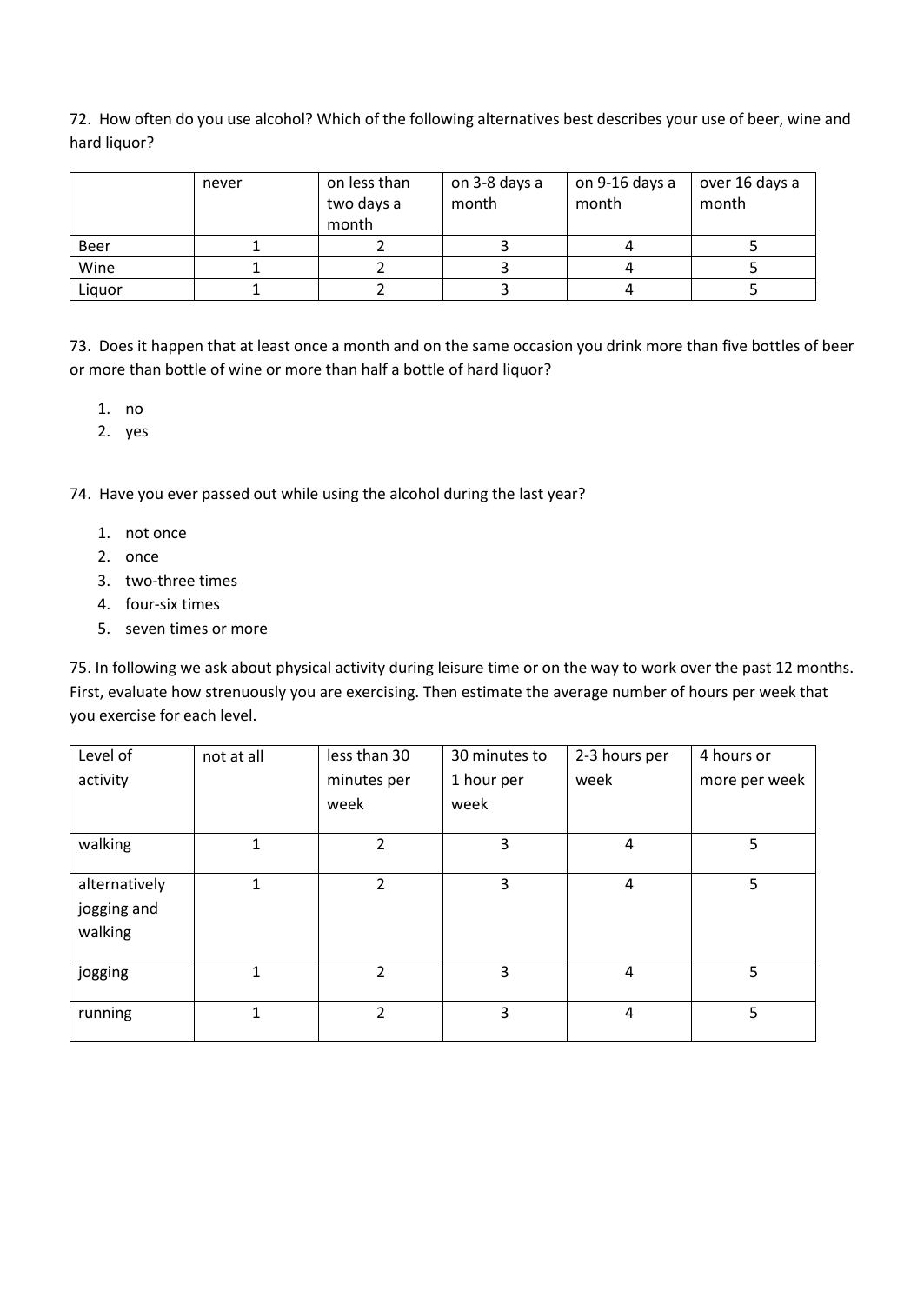76. How well do the following statements describe you? Choose the best alternative. The statements describes you very well, well, not very well, not at all

|                      | very well    | well | not very well | not at all     |
|----------------------|--------------|------|---------------|----------------|
| In general I am      | $\mathbf{1}$ | 2    | 3             | 4              |
| unusually tense or   |              |      |               |                |
| nervous              |              |      |               |                |
| There is a great     | $\mathbf{1}$ | 2    | 3             | $\overline{4}$ |
| deal of strain       |              |      |               |                |
| connected with       |              |      |               |                |
| my daily activities  |              |      |               |                |
| At the end of the    | 1            | 2    | 3             | 4              |
| day I am             |              |      |               |                |
| completely           |              |      |               |                |
| exhausted            |              |      |               |                |
| mentally and         |              |      |               |                |
| physically           |              |      |               |                |
| My daily activities  | 1            | 2    | 3             | 4              |
| are extremely        |              |      |               |                |
| trying and stressful |              |      |               |                |

#### The statement describes me

# 77. In the following a number of events that can happen in life are listed. Have any of these happened to you?

# the event happened to me

|                                                                                 | Not at all   | During the last six<br>months | During the last five<br>years | Earlier        |
|---------------------------------------------------------------------------------|--------------|-------------------------------|-------------------------------|----------------|
|                                                                                 |              |                               |                               |                |
| death of spouse                                                                 | $\mathbf{1}$ | $\overline{2}$                | $\overline{3}$                | $\overline{4}$ |
| death of close relative<br>or good friend                                       | $\mathbf{1}$ | $\overline{2}$                | $\overline{3}$                | $\overline{4}$ |
| marked change in the<br>health of family<br>member                              | $\mathbf{1}$ | $\overline{2}$                | $\overline{3}$                | 4              |
| difficulties of a sexual<br>nature                                              | $\mathbf{1}$ | $\overline{2}$                | $\overline{3}$                | 4              |
| marked difficulties<br>with superiors,<br>colleagues or<br>subordinates at work | $\mathbf{1}$ | $\overline{2}$                | 3                             | $\overline{4}$ |
| significant difficulties<br>in the economic<br>situation                        | $\mathbf{1}$ | $\overline{2}$                | $\overline{3}$                | $\overline{4}$ |
| divorce or separation                                                           | $\mathbf{1}$ | $\overline{2}$                | 3                             | $\pmb{4}$      |
| break in long term<br>human relationship<br>(no divorce)                        | $\mathbf{1}$ | $\overline{2}$                | $\overline{3}$                | 4              |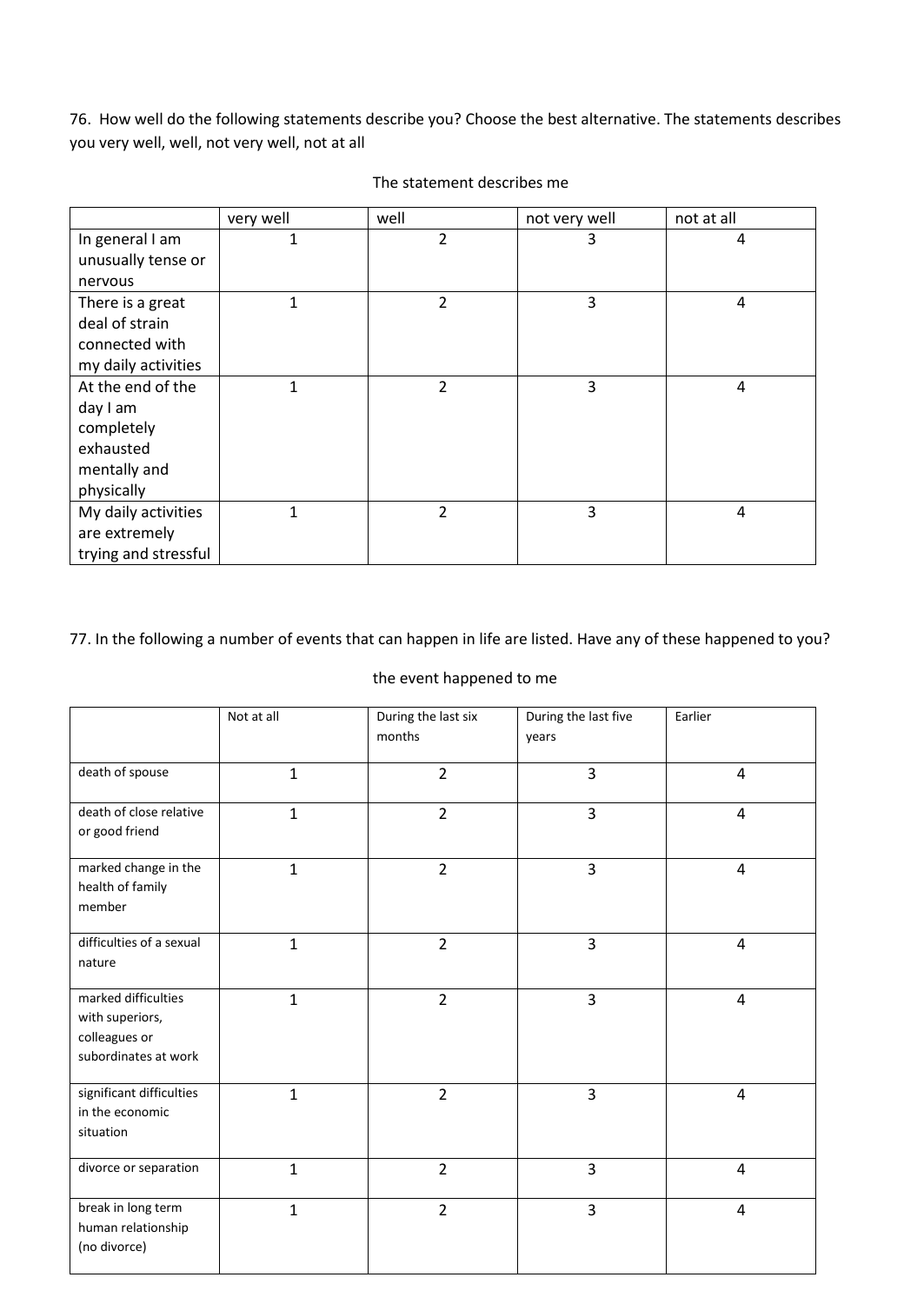| loss of job                                                      | $\mathbf 1$    | $\overline{2}$ | 3 | 4 |
|------------------------------------------------------------------|----------------|----------------|---|---|
| marked increase in<br>difficulties with spouse<br>(not divorce)  | $\mathbf{1}$   | 2              | 3 | 4 |
| disease or injury<br>causing over three<br>weeks work disability | $\mathbf{1}$   | $\overline{2}$ | 3 | 4 |
| Some other hard-hit<br>event                                     | $\overline{1}$ | 2              | 3 | 4 |
| remarkably positive<br>change in working life                    | $\mathbf{1}$   | $\overline{2}$ | 3 | 4 |
| remarkably positive<br>change in relationship                    | $\mathbf{1}$   | $\overline{2}$ | 3 | 4 |
| some other<br>remarkable change in<br>general in life            | $\mathbf{1}$   | $\overline{2}$ | 3 | 4 |

78. How many people you meet or speak with during the ordinary week?

- 1. none
- 2. 1-2
- 3. 3-5
- 4. 6-10
- 5. 11-15
- $6. > 15$

79. How many friends you have that can come to your home at any time and feel at home. They would not be disturbed even if your home was not cleaned or you were just eating.

- 1. none
- 2. 1-2
- 3. 3-5
- 4. 6-10
- 5. 11-15
- $6. > 15$

80. How many friends or family members you have, whom you can talk directly and openly?

- 1. none
- 2. 1-2
- 3. 3-5
- 4. 6-10
- 5. 11-15
- $6. > 15$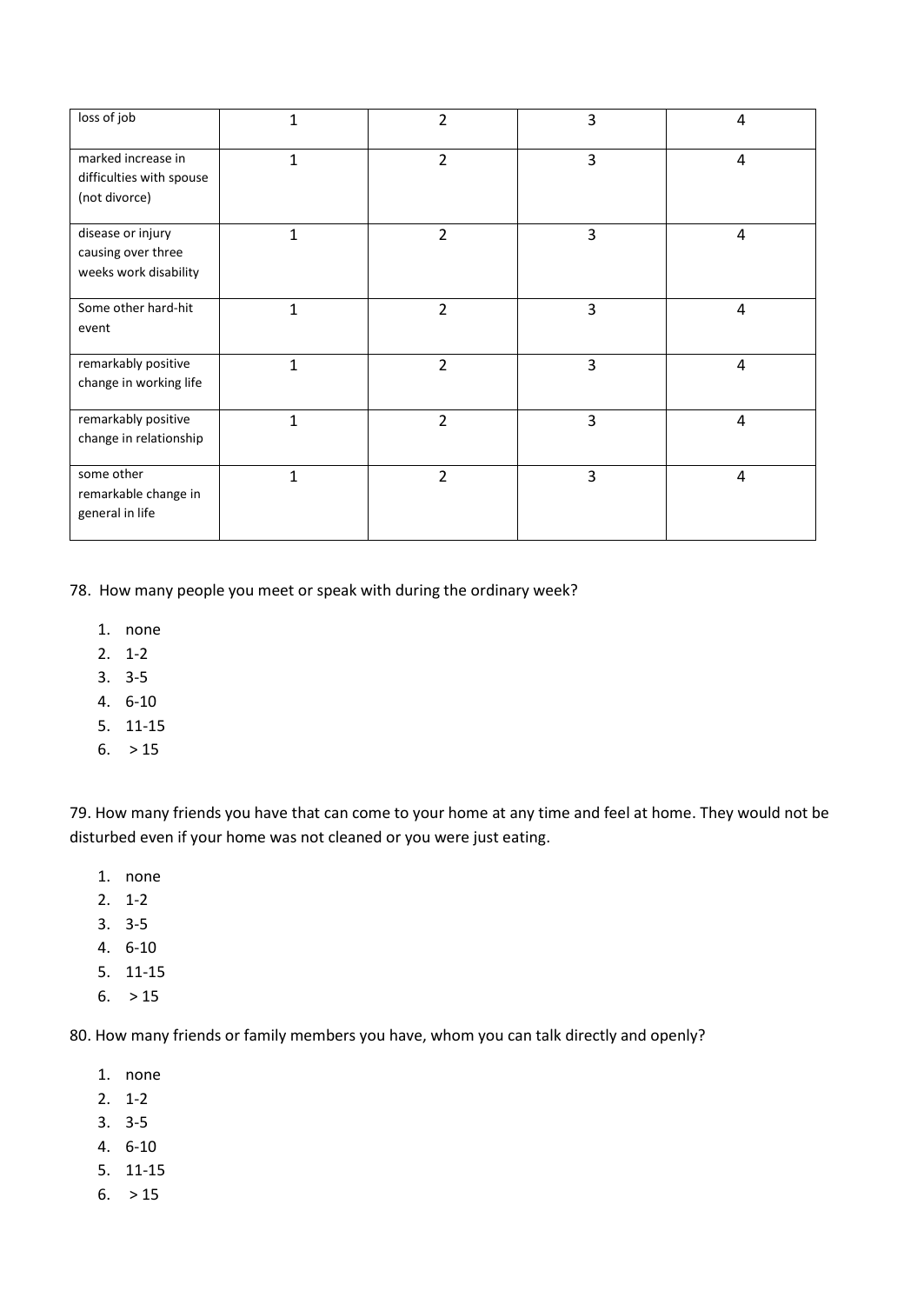81. Do you know any person, from whom you can get a friend's support?

- 1. no
- 2. yes

82. Do you have anyone with whom you can share your inmost feelings and to whom you can confide in?

- 1. no
- 2. yes

83. Every human being has a certain idea about himself. We ask you to describe with the words presented what kind of person you think you are. The words are opposites and present traits and characteristics as far away from each other than possible. In between the words you can find five lines. Circle one of the lines between the words, nearer by the word you think that better describes you *(Brief Eysenck Personality Inventory)*

| never late                           | casual about appointments            |
|--------------------------------------|--------------------------------------|
| not competitive                      | very competitive                     |
| open                                 | reserved                             |
| rushed                               | not rushed                           |
| takes thing one at time              | tries to do many thing at time       |
| rarely quarrelsome                   | quarrelsome                          |
| fast                                 | slow                                 |
| "sits" on feelings                   | expresses feelings                   |
| many interests                       | few interests                        |
| does not get angry easily            | gets angry easily                    |
| determined                           | uncertain                            |
| communicative                        | uncommunicative                      |
| submissive                           | dominating                           |
| self-confident                       | not sure of oneself                  |
| always honest                        | sometimes dishonest in little things |
| quiet                                | talkative                            |
| diligent                             | lazy                                 |
| gets easily irritated                | does not get irritated               |
| does not always tell the whole truth | tells always the whole truth         |
|                                      |                                      |

84. Do you feel that your life at the present moment is very interesting, fairly interesting, fairly boring or very boring?

- 1. very interesting
- 2. fairly interesting
- 3. fairly boring
- 4. very boring
- 5. don't know

85. Do you feel that at the present moment your life is very happy, fairly happy, fairly sad or very sad very happy?

- 1. very happy
- 2. fairly happy
- 3. fairly sad
- 4. very sad
- 5. don't know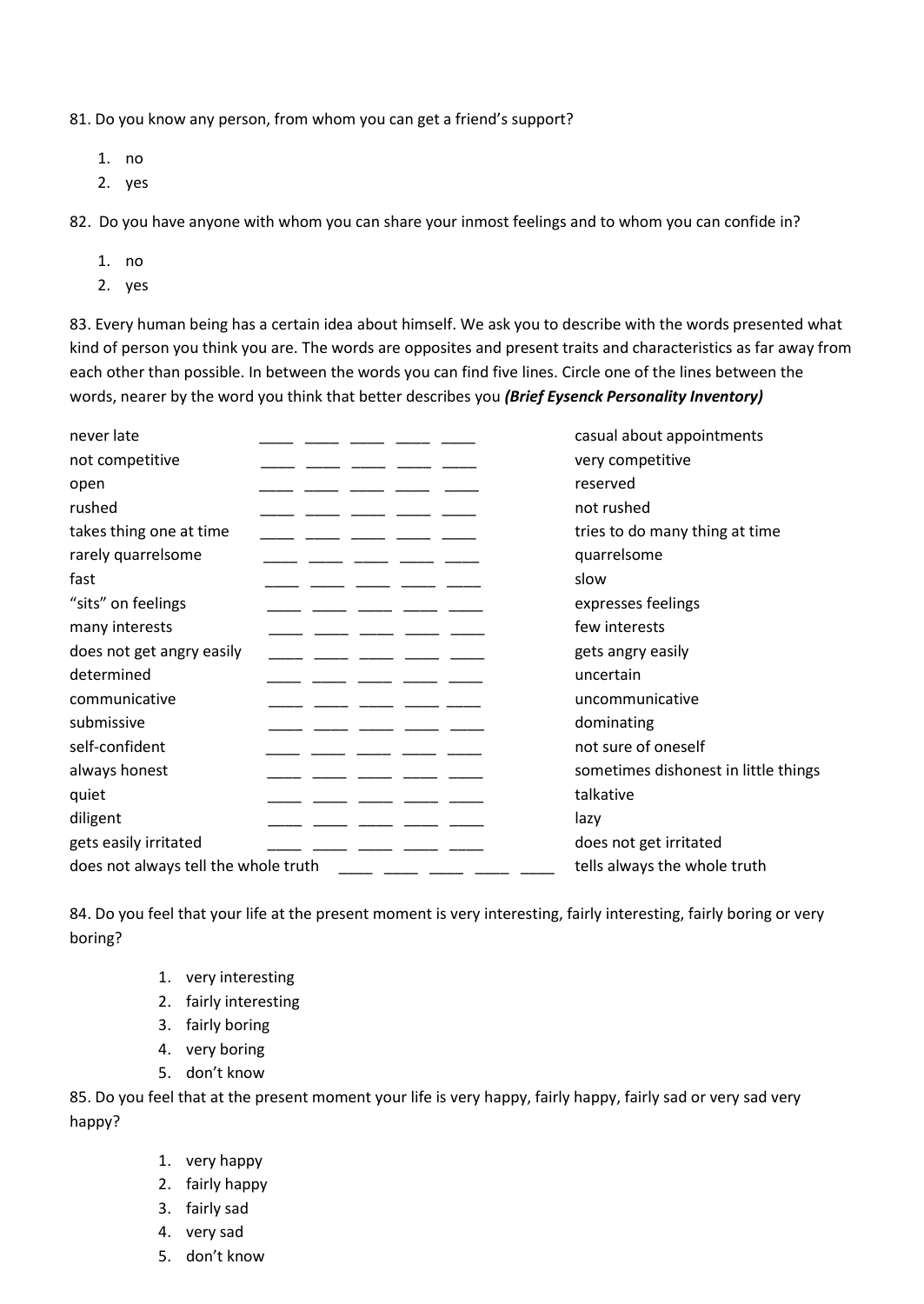86. Do you feel that at the present moment your life is very easy, fairly easy, fairly hard or very hard?

- 1. very easy
- 2. fairly easy
- 3. fairly hard
- 4. very hard
- 5. don't know

87. Do you feel that at the present moment you are very lonely, fairly lonely or not at all lonely?

- 1. very lonely
- 2. fairy lonely
- 3. not at all lonely
- 4. don't know
- 88. Do you snore in your sleep (if necessary, ask another person)?
	- 1. every night or almost every night
	- 2. 3-5 nights a week
	- 3. 1-2 nights a week
	- 4. less than 1 night a week
	- 5. less than once a month
	- 6. I don't know
- 89. How many years have you snored?
	- 1. I don't snore
	- 2. I don't know
	- 3. 1-4 years
	- 4. 5-8 years
	- 5. 9-12 years
	- 6. 13-19 years
	- 7. 20 years or more
- 90. How does your snoring sound (described by another person)?
	- 1. I don't snore
	- 2. I snore quietly
	- 3. I snore loudly and steadily
	- 4. I snore loudly and unevenly
- 91. Does drinking alcohol affect your snoring?
	- 1. I snore only after drinking alcohol
	- 2. I also snore without alcohol
	- 3. I don't snore even though I have used alcohol
	- 4. I don't use alcohol
	- 5. I don't know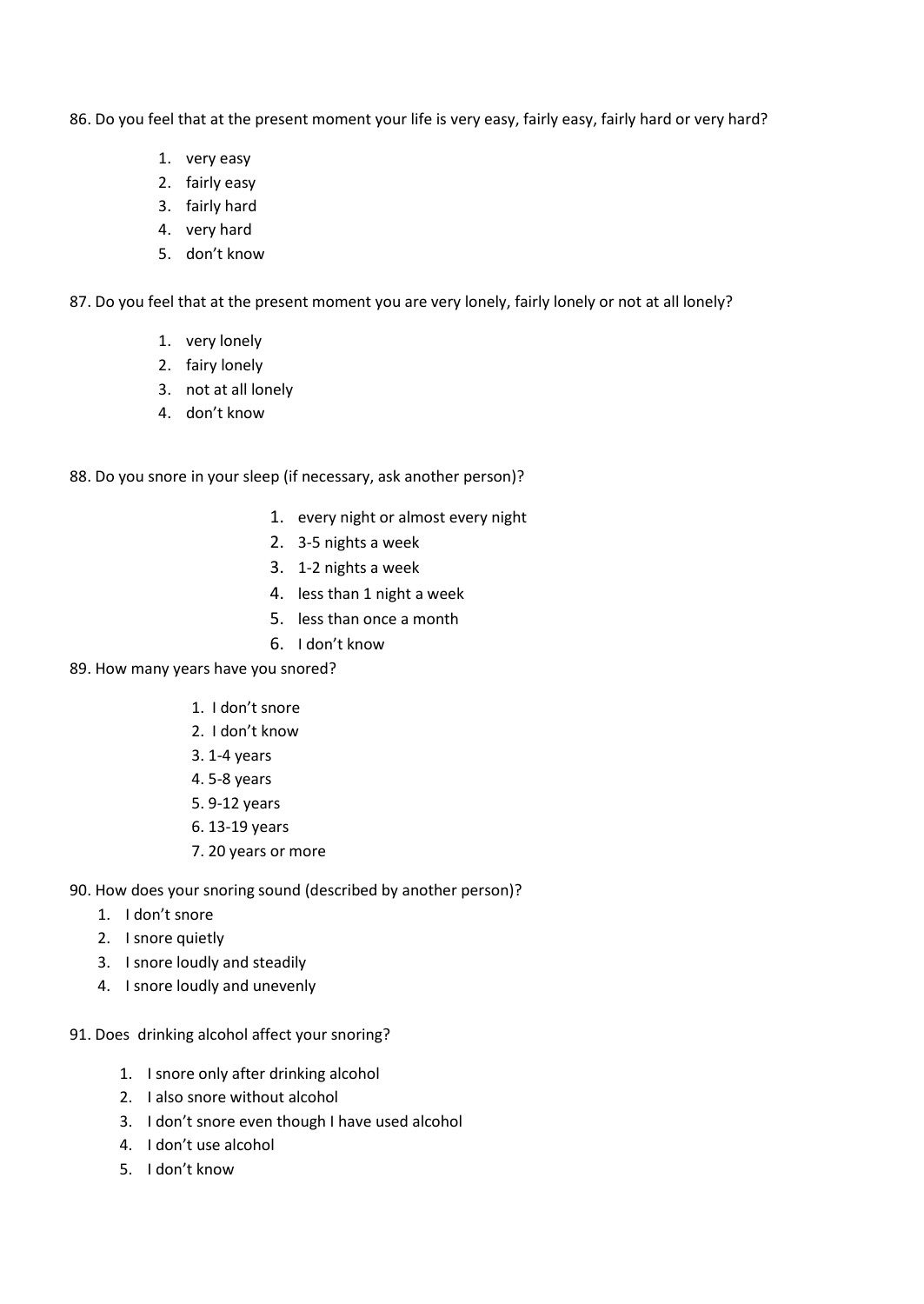- 92. Has anyone noticed that you have more than 10 seconds of apnea in your sleep (interruption of breath)?
	- 1. every night or nearly every night
	- 2.  $3 5$  nights in a week
	- 3.  $1 2$  nights in a week
	- 4. less than once a week
	- 5. less than once a month or never
	- 6. I don't know
- 93. Do you sweat so much when sleeping that your sleepwear, pillowcase or sheets get wet?
	- 1. every night or nearly every night
	- 2.  $3 5$  nights in a week
	- 3.  $1 2$  nights in a week
	- 4. less than one night in a week
	- 5. less than once a month or never

# 94. How often did you have the following symptoms in childhood or school age?

|                                   | weekly       | about once a<br>month | less often     | never          | I don't know |
|-----------------------------------|--------------|-----------------------|----------------|----------------|--------------|
| sleepwalking                      | $\mathbf 1$  | $\overline{2}$        | 3              | 4              | 5            |
| sleep talking                     | $\mathbf 1$  | $\overline{2}$        | 3              | $\overline{4}$ | 5            |
| teeth grinding<br>(bruxism)       | $\mathbf{1}$ | $\overline{2}$        | $\overline{3}$ | $\overline{4}$ | 5            |
| bedwetting<br>over 4 years<br>old | $\mathbf 1$  | $\overline{2}$        | $\overline{3}$ | $\overline{4}$ | 5            |
| nightmares                        | $\mathbf{1}$ | $\overline{2}$        | 3              | 4              | 5            |
| night terrors                     | $\mathbf 1$  | $\overline{2}$        | $\overline{3}$ | $\overline{4}$ | 5            |

# 95. As an adult have you had the following symptoms?

|                | weekly | about once a<br>month | less often | never | I don't know |
|----------------|--------|-----------------------|------------|-------|--------------|
| sleepwalking   | 1      | 2                     | 3          | 4     | 5            |
| sleep talking  | 1      | $\mathfrak{p}$        | 3          | 4     | 5            |
| teeth grinding | 1      | $\mathfrak z$         | 3          | 4     | 5            |
| bedwetting     | 1      | $\mathfrak z$         | 3          | 4     | 5            |
| nightmares     | 1      | 2                     | 3          | 4     | 5            |
| night terrors  | 1      | 2                     | 3          | 4     | 5            |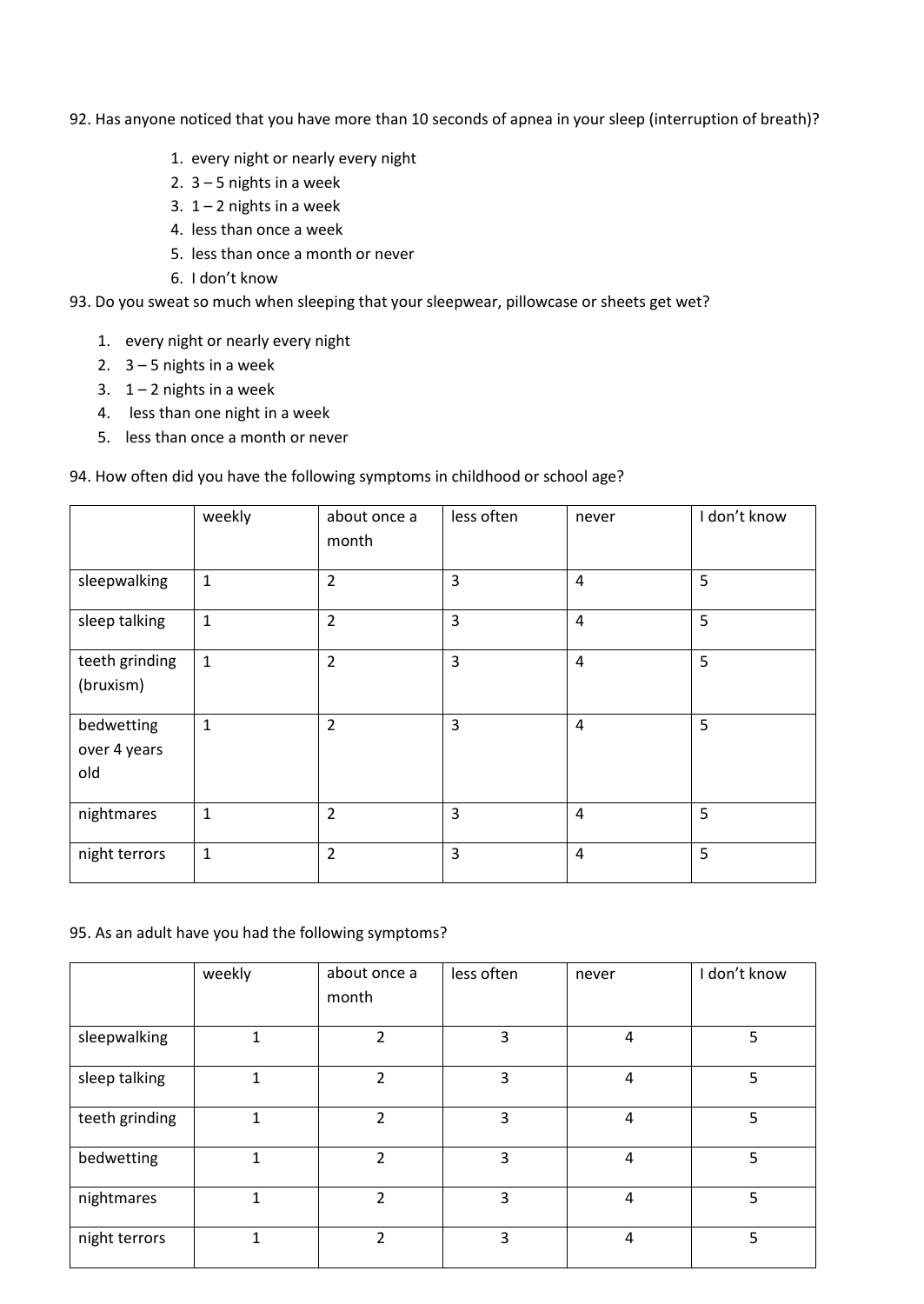- 96. Do you feel yourself tired in the morning when you wake up?
	- 1. every morning or nearly every morning
	- 2. 3 5 mornings in a week
	- 3. 1 2 mornings in a week
	- 4. less than once a week
	- 5. less than once a month or never
- 97. Do you feel tired during the daytime?
	- 1. every day or nearly every day
	- 2. 3 5 days per week
	- 3. 1 2 days per week
	- 4. less than once a week
	- 5. less than once a month or never

# 98. Do you sleep during the day time (do you take a nap)

- 1. don't need to
- 2. I would like to but I can't
- 3. twice a week or less
- 4. 3-5 times a week
- 5. daily or almost daily

# 99. Do you have unintentional falling asleep during the day time?

|                                                                         | never        | monthly or less<br>often | weekly         | daily          | many times a<br>day |
|-------------------------------------------------------------------------|--------------|--------------------------|----------------|----------------|---------------------|
| while reading                                                           | $\mathbf{1}$ | $\overline{2}$           | 3              | 4              | 5                   |
| while travelling<br>by train, bus<br>etc.                               | $\mathbf{1}$ | $\overline{2}$           | 3              | $\overline{4}$ | 5                   |
| while standing<br>in line                                               | $\mathbf{1}$ | $\overline{2}$           | 3              | 4              | 5                   |
| while eating                                                            | $\mathbf{1}$ | $\overline{2}$           | $\overline{3}$ | $\overline{4}$ | 5                   |
| In another<br>situation<br>where people<br>don't usually<br>fall asleep | $\mathbf{1}$ | $\overline{2}$           | 3              | $\overline{4}$ | 5                   |